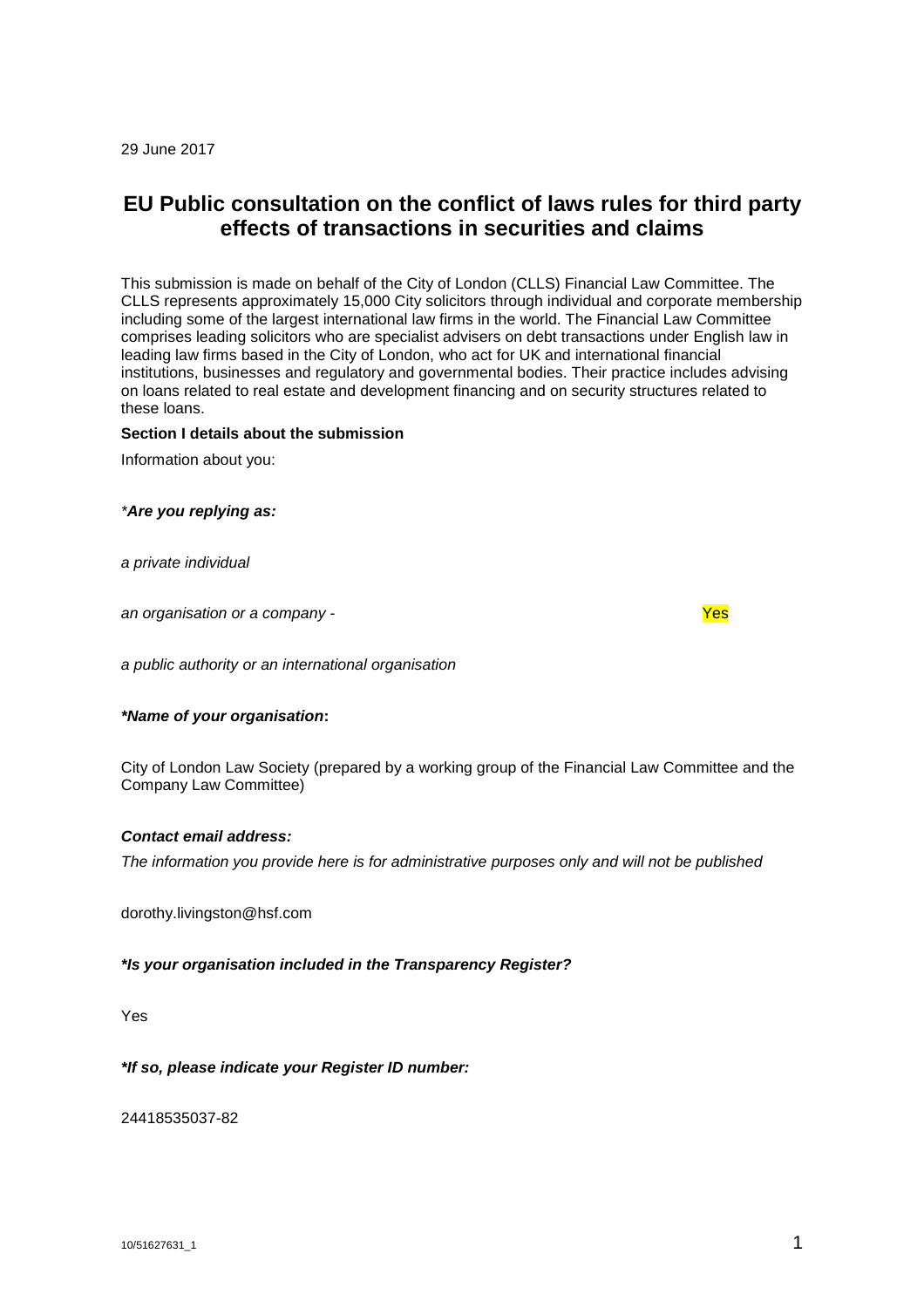# *\*Type of organisation:*

*Academic institution*

*Company, SME, micro-enterprise, sole trader*

*Consultancy, law firm*

*Consumer organisation*

*Industry association X* 

*Media*

*Non-governmental organisation*

*Think tank*

*Trade union*

*Other*

*\*Where are you based and/or where do you carry out your activity?*

United Kingdom

*\*To which member State(s) will your replies relate to?*

United Kingdom

*\*Please specify which other country(ies):*

# EU 28

*\*Field of activity or sector (if applicable): at least 1 choice(s)*

Accounting

Auditing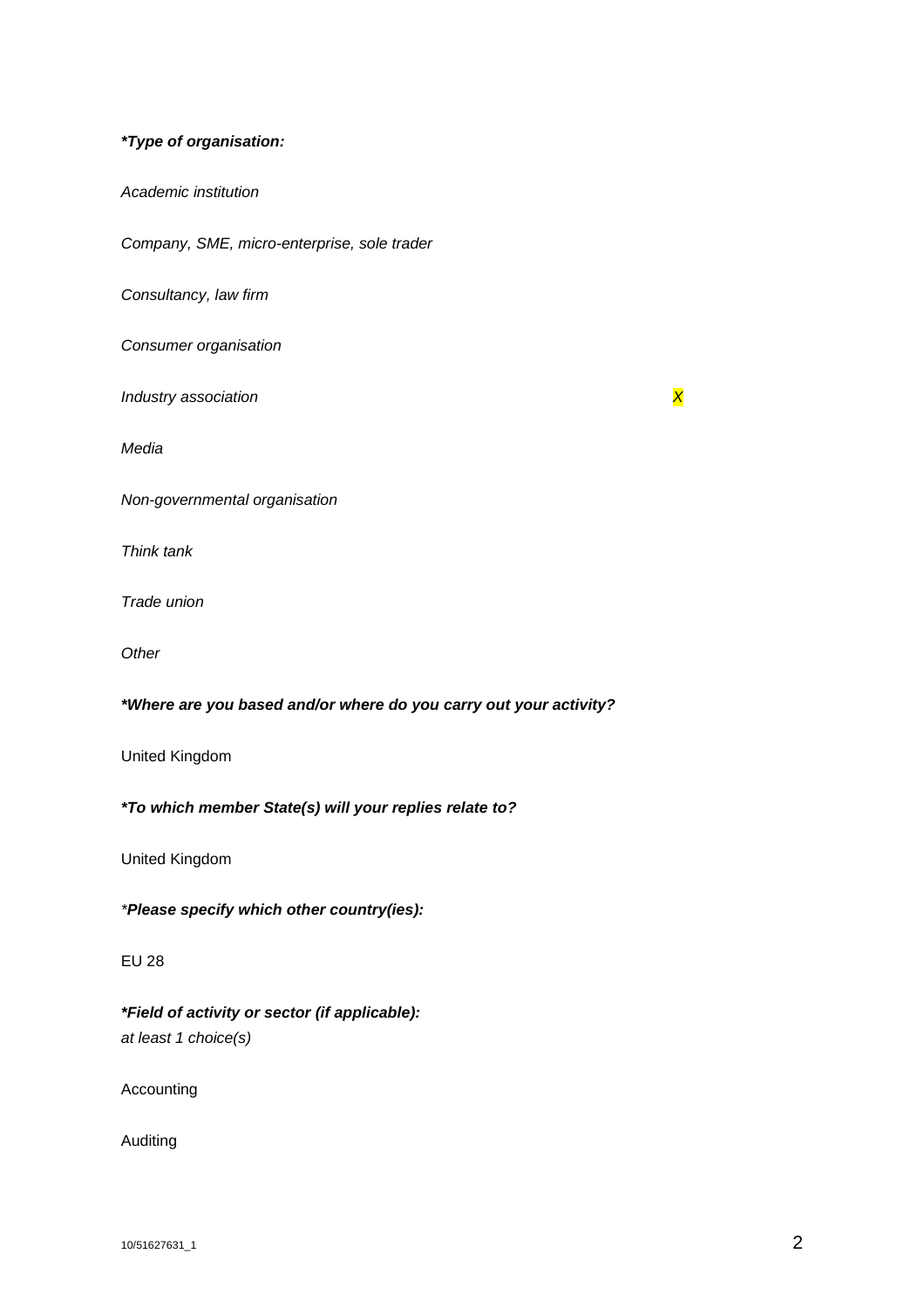Legal consulting **X** 

Banking

Credit rating

Insurance

Pension provision

Investment management (e.g. hedge funds, private equity funds, venture capital funds, money market funds, securities)

**CCP** 

**CSD** 

Regulated market

Issuer

Investor

Academia

**Other** 

Not applicable

## *Important notice on the publication of responses*

*\*Contributions received are intended for publication on the Commission's website. Do you agree to your contribution being published?*

*(see specific privacy statement )*

Yes, we agree to our response being published under the name we indicate (name of your organisation/company/public authority or your name if your reply as an individual).

# *Person submitting the submission*:

Dorothy.Livingston@hsf.com, Chairman CLLS Financial Law Committee, Consultant, Herbert Smith Freehills LLP T +44 20 7466 2061 M +44 7785 254 975 F +44 20 7098 5461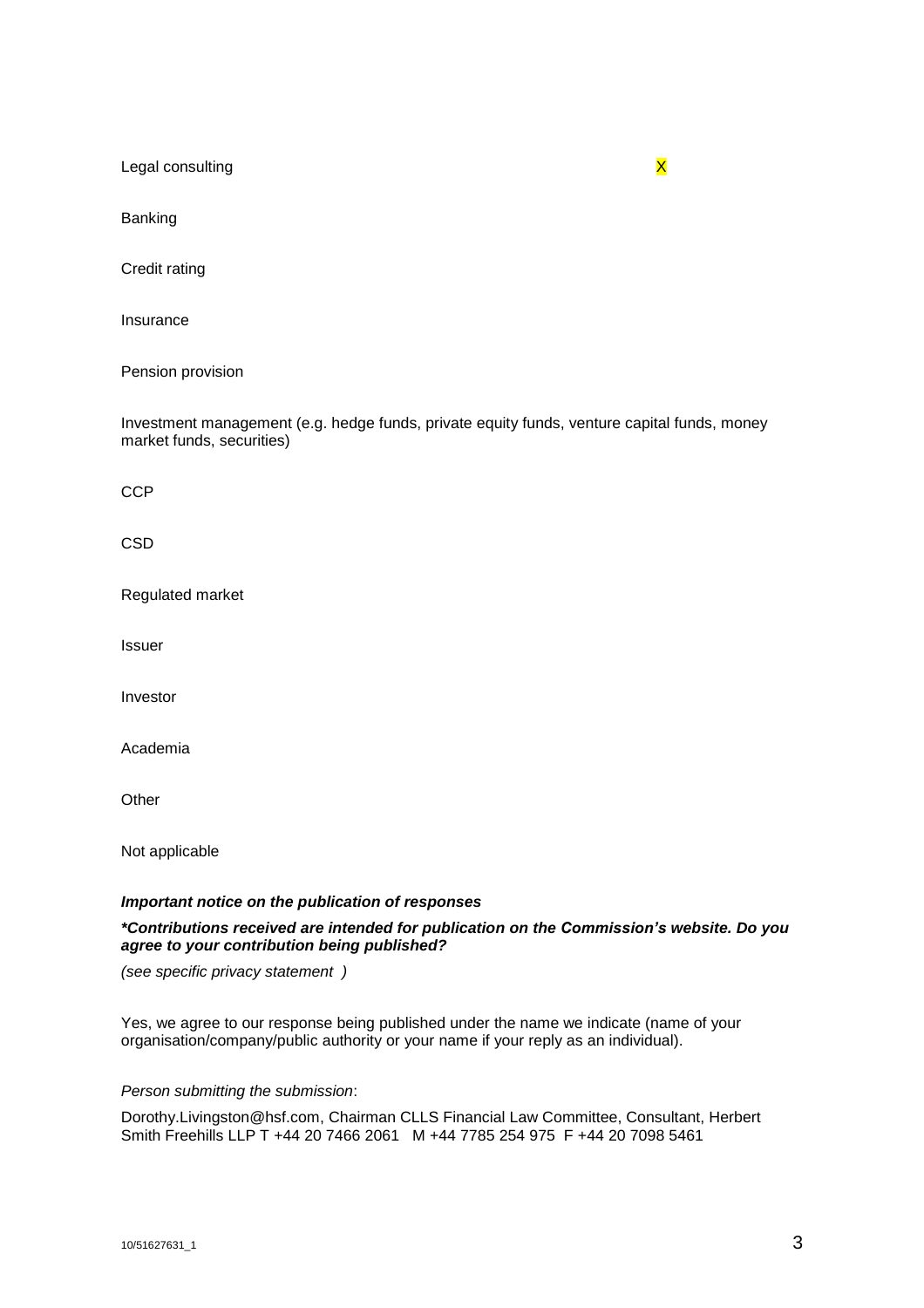2. Your opinion

**Section 2: what is the issue and how do markets deal with it?**

## *Question 1: Do you observe in practice that legal opinions on cross-border transactions in securities and claims contain an analysis of which law is applicable (conflict of laws)?*

*Yes, always where relevant*

*In general yes, but not in all relevant situations*

*In rare cases yes, but often not* X

*No, in general legal opinions do not include an analysis of which law applies*

*I don't know / I am not familiar with legal opinions*

# *Please elaborate on your reply to Question 1 if you have further information:*

Legal opinions in relation to financial collateral arrangements are usually sought where there is a regulatory requirement, e.g. under the Capital Requirements Regulation EU 575/2013 Article 194(1). They are also required by operators of financial market infrastructures (CCPs, CSDs, securities settlement systems and payment systems) which must operate their systems in compliance with or otherwise with regard to Principle 1 (Legal basis) of the CPMI-IOSCO Principles for financial market infrastructures (April 2012) – see, in particular, paragraph 3.1.3. Otherwise formal legal opinions on financial collateral arrangements are not usual.

In relation to lending transactions it is only occasionally that an opinion is sought on the transfer of an interest in a claim against the borrower, but if one is sought it will be by reference to the law of the contract of the transfer transaction (assignment or novation) and the law governing the underlying debt. Practice favours these being the same system of national law where the parties have the ability to achieve this (e.g. the use of standard form documents prepared under the same governing law as the underlying loan agreement in relation to participations in Syndicated Loan Agreements), although that is not invariably the case.

## *Question 2: Do you think that default of a large participant in the financial market who holds assets in various Member States could possibly create difficult conflict of laws questions, putting in doubt who owns (or has entitlement to) which assets?*

Yes and the set of the set of the set of the set of the set of the set of the set of the set of the set of the

No

Don't know / no opinion / not relevant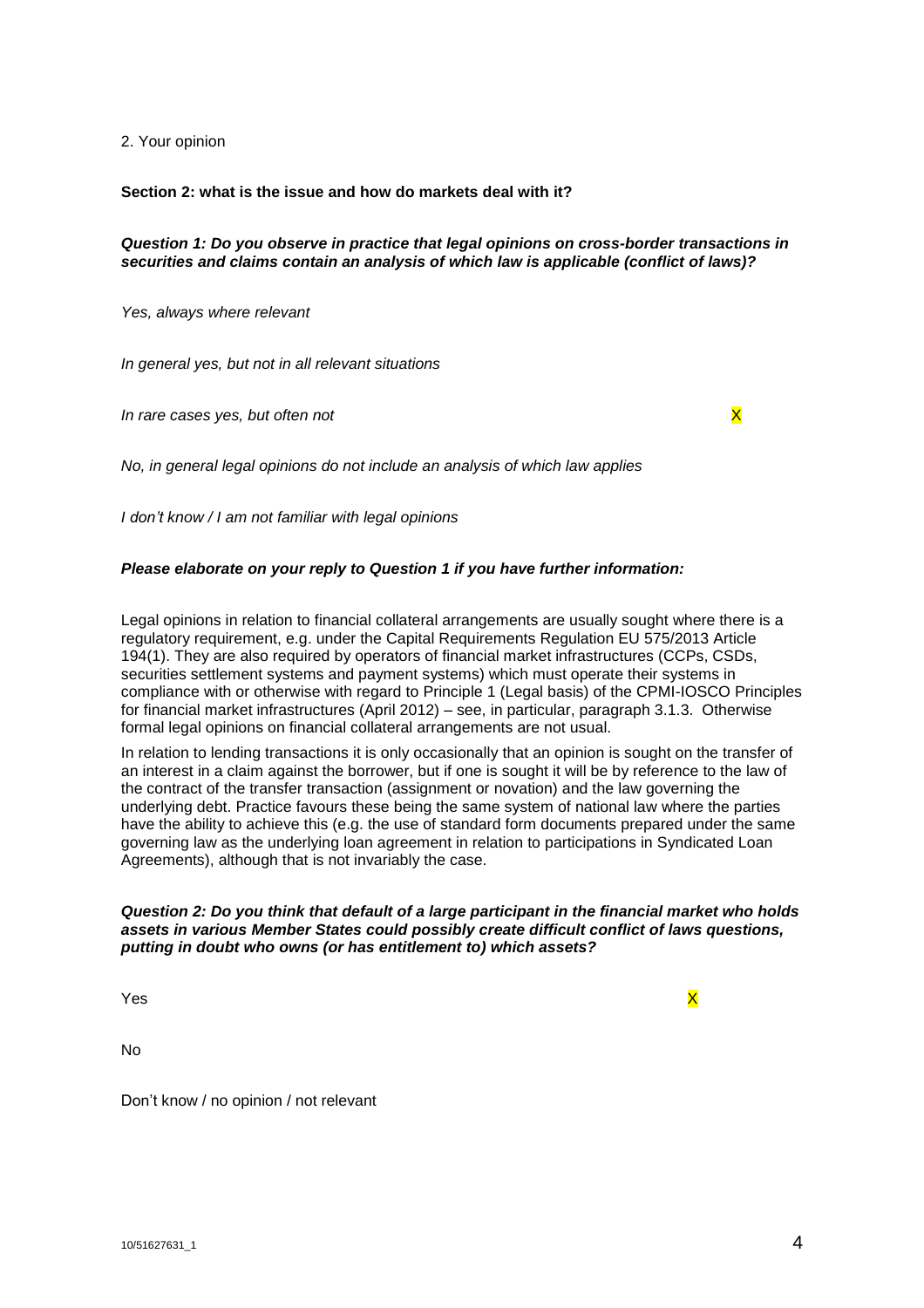## *If you answered YES to question 2, please provide concrete examples or specify in which legal context this problem might arise, pointing also to relevant national provisions where possible*:

In the Lehman Brothers insolvency, for example, there were a large number of contracts relating to assets in the form of securities and cash held in many countries (both within and outside the EU).

Although there could have been (and probably were) some difficult conflicts issues, in practice this aspect of the insolvency did not we understand give rise to material difficulty. We believe this was for two reasons:

1. The outcome in many jurisdictions was sufficiently similar for it not to be necessary to definitively decide the answer to the conflicts questions.

2. In practice there was a need to get on with dealing with the securities and other assets which supported reaching agreement with claimants and other contracting counterparties.

In the case of the Rolls Royce insolvency in the 1970s, there were a number of questions about the transfer of claims arising from the exercise of the rights of the holder of a charge over the assets of Rolls Royce which would be analysed in many jurisdictions as an assignment (the approach taken in the Rome I Regulation). The insolvency practitioner managing the insolvency process ("receivership") claimed against debtors of Rolls Royce by virtue of the exercise of those rights. These issues were resolved by reference to English law, which was the law governing the documents under which the charge was created. In some cases there were questions whether the assignment of the claim could be effective or the claim was in relation to a contract not capable of assignment (e.g. a contract that could only be performed by the original contracting party – for example, a contract for the supply of goods made to order). These issues were also determined according to English law which was the law of the contract under which the claim against the third party arose. [see if case reference can be found]. The "assignor" would have been the English company, Rolls Royce PLC, in the assignment analysis, but in some other insolvencies of a similar type, where the debts of the parent company were guaranteed by and secured against the assets of operating subsidiaries, while the governing law of all the relevant contractual arrangements would have been English law, the habitual residence of an operating subsidiary "assignor" might have been another jurisdiction – e.g. if the group had significant business in the USA or France.

# *If you answered YES to question 2, please give an estimate of the magnitude of the issue (e.g. number or value of transactions that might be concerned)*:

This is not our area of expertise. However, it is a matter of public record that in the administration of Lehman Brothers International (Europe), the administrators reached a settlement with Citigroup relating to over \$US2.5bn worth of securities and cash assets held in custody in a number of countries.

#### *If you answered YES to question 2, please explain how market participants deal with such legal uncertainty:*

By taking a pragmatic approach: see answer in first box under question 2.

# **Section 3: book-entry securities (primarily relevant for the securities industry)**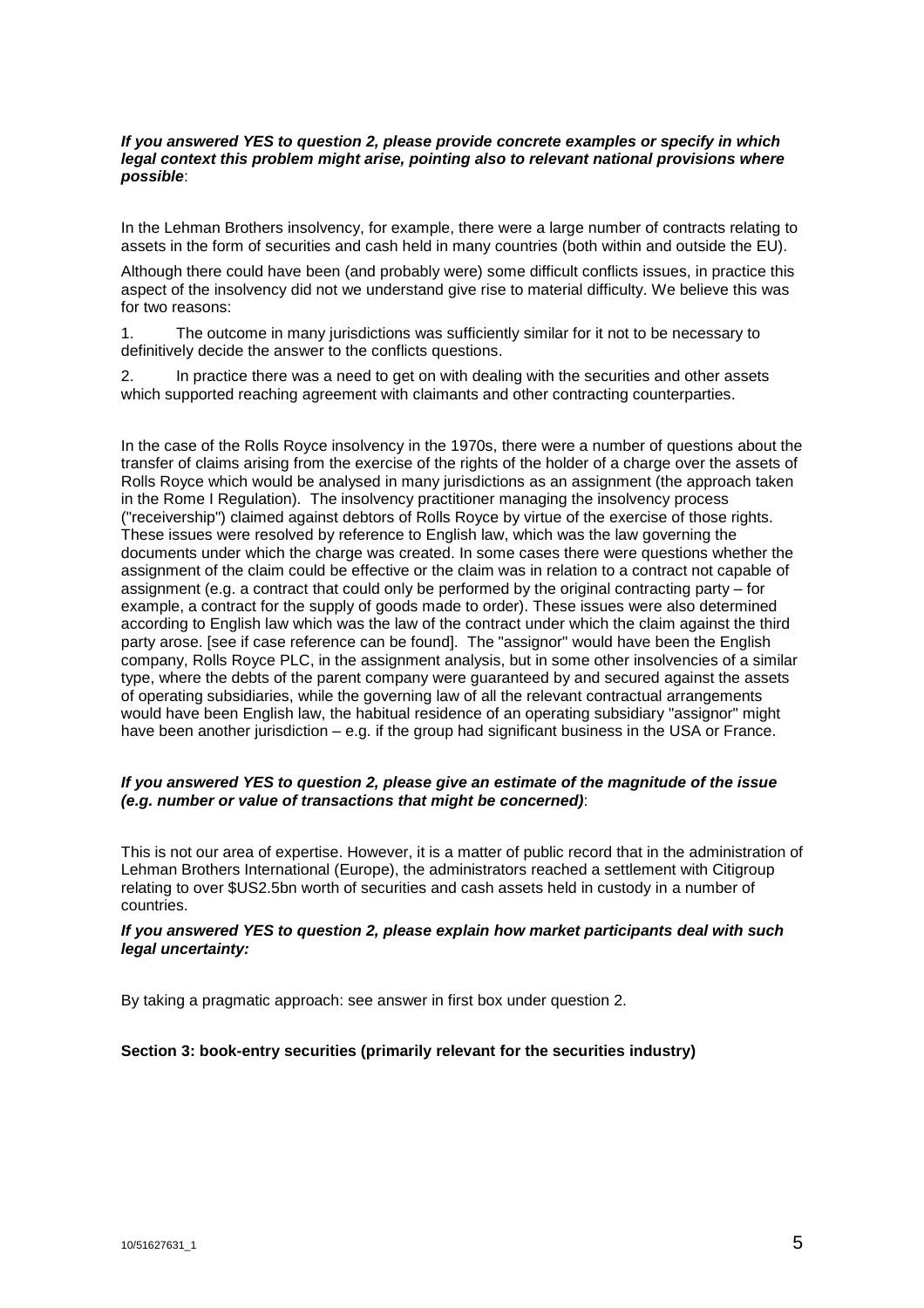*Question 3: Are you aware of actual or theoretical situations where it is not clear how to apply EU conflict of laws rules, or their application leads to outcomes that are inconsistent?*

Yes

No the contract of the contract of the contract of the contract of the contract of the contract of the contract of the contract of the contract of the contract of the contract of the contract of the contract of the contrac

# Don't know / no opinion / not relevant

#### *If you answered NO to question 3, please explain how you interpret and apply the Place of the Relevant Intermediary Approach (PRIMA) in which types of transactions and in which Member State(s)?*

The English law approach to the analysis of securities custody and similar arrangements for the intermediated holding of securities is based on the application of the principles of the law of trusts. A court's conclusions on the existence and terms of such a trust will be derived from an examination of the circumstances and in particular on the terms of the agreement between the parties, which will also govern the related contractual obligations of the parties. Recent case law (in particular in the context of the collapse of Lehman Brothers) has confirmed this approach( see in particular the summary of the key principles by Briggs J in paragraph 225 of his judgment in in re *Lehman Brothers International (Europe) (in Administration)* [2010] EWHC 2914 (Ch).)

We are not aware of any case in which a court in the UK has had to consider the application of PRIMA as enunciated in the three directives. The focus would naturally be the words of the relevant directive. We should expect, however, that in line with the general approach of starting with an analysis of the contract governing the parties' relations so far as they relate to the relevant account, a UK court would first look to that contract and seek to identify the branch or office responsible for the maintenance of the relevant account.

There is clearly a possibility of conflict between this approach and one centred primarily at the operational details of the account provider. As we observe elsewhere in this response, we think that such an approach is already problematic, given the difficulty of identifying where particular IT and computerised activities are located, and is likely to become more difficult still. This point applies to all jurisdictions that would be affected by the adoption of such a rule.

The possibility for conflict between PRIMA (as described, for example, in the Settlement Finality Directive and the Financial Collateral Arrangements Directive) and the contractual approach under English law specifically is there, because of the increasing uncertainty as to the location of securities accounts if such determination is approached on an objective basis and without regard to the intentions of the parties as expressed in contract.

In other Member States there may be more difficulties arising from a non-contract based analysis, in which the interest in the securities is defined by reference to the location of the underlying issuer of the security (on a "look-through" basis) or the location of the intermediary (or its accounts or records) which has recorded the interest.

In our opinion, objective location tests are generally artificial and not suited to a proper determination of applicable law (except for real property and those rare cases where bearer securities are physically held) in the modern world. They are particularly unsuited for incorporeal assets, such as dematerialised securities. These may be constituted or evidenced by records held on one or multiple computer servers in a multiplicity of jurisdictions, in many of which the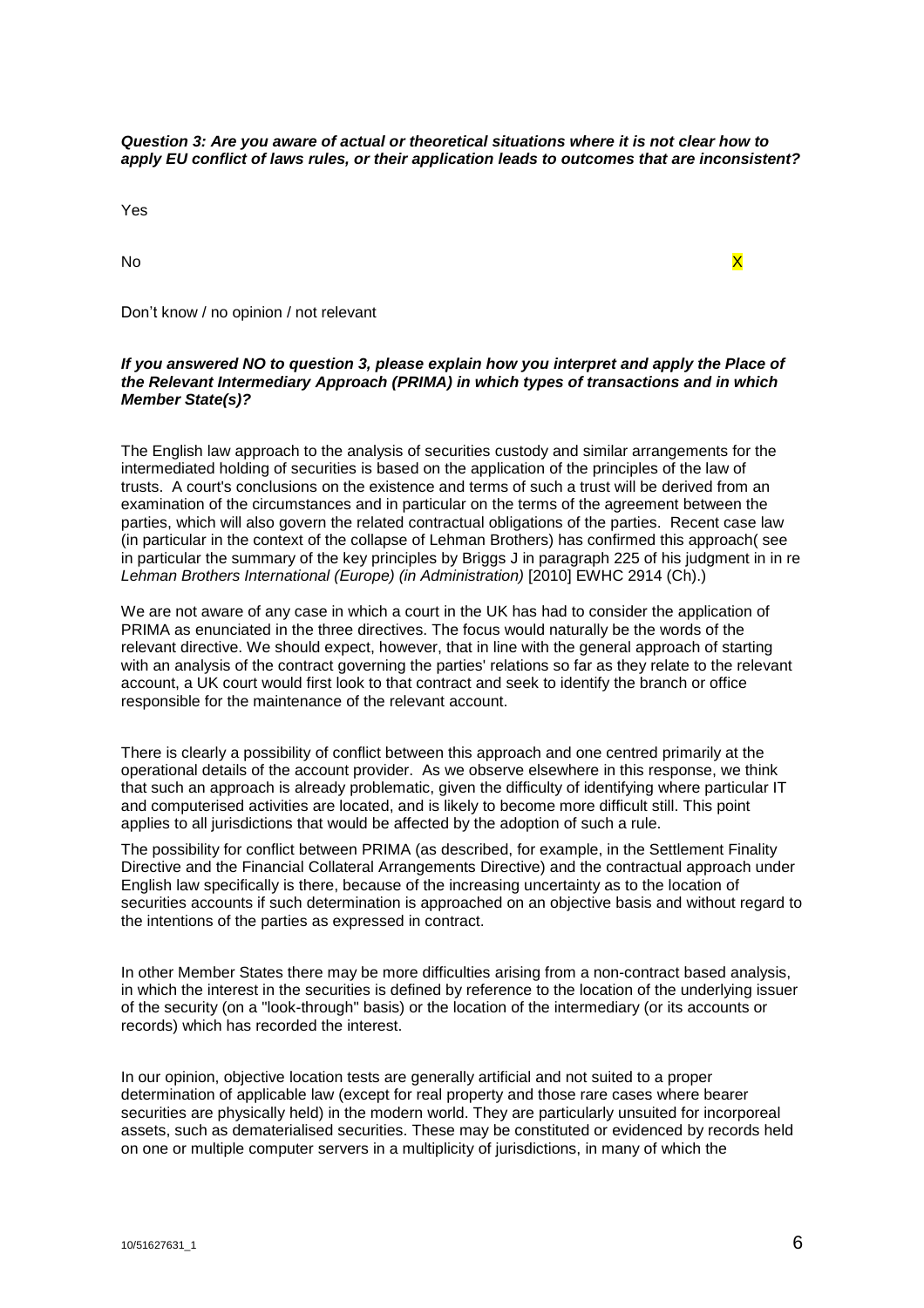responsible intermediary may have an office, systems or other records. In our view these location based tests will become increasingly uncertain in application and a source of legal uncertainty – especially if distributed ledger technology becomes widely adopted and accepted in the securities industry.

We certainly doubt that their enforced adoption will provide any clarity in terms of choice of law rules. We also question whether a rule which might prevent the application of property law rights under the law under which the interest was created would be a matter within the competence of EU law.

# *Question 4 a): In your Member State, which financial instruments are considered to be covered by the EU conflict of laws rules? Please provide references to relevant statuary rules, case law and/or legal doctrine*.

In the case of the application of the Article 9(2) of the Settlement Finality Directive as implemented in the UK (through regulation 23 of the Financial Markets and Insolvency (Settlement Finality) Regulations 1999), securities are defined by reference to the list of financial instruments for the purposes of MiFID (which potentially include derivatives, even though not all derivatives or other contractually-based investments lend themselves to an entry in a register, account or centralized deposit system.

In the case of the application of Article 9(1) of the Financial Collateral Arrangements Directive as implemented in the UK (through regulation 19 of the Financial Collateral Arrangements (No 2) Regulations 2003, book entry securities collateral is defined by reference to interest in shares, warrants, bonds, money market instruments and other securities (which is believed to exclude derivatives and other contractually-based investments).

It would be helpful if the rules in these two directives could be aligned – we would suggest by reference to the MiFID II definition, but qualified to apply only to interests capable of being recorded in a register or account.

In cases where neither of the above sets of provisions apply, but the financial instrument (or the interest in the financial instrument) is constituted under contract, the rules of the Rome I Regulation may apply (and in the case of a claim in an insolvency, the rules in the Insolvency Regulation, or specialist insolvency or recovery and resolution directives (for banks, insurance companies and other relevant financial institutions).

The Rome I Regulation will not apply to rights and obligations created under company law as constituted or evidenced by the company register or other primary record of entitlement of shares or other securities as against the issuer.

# *Question 4 b): In particular, are registered shares considered to be covered by the EU conflict of laws rules in your Member State?*

Yes

No the contract of the contract of the contract of the contract of the contract of the contract of the contract of the contract of the contract of the contract of the contract of the contract of the contract of the contrac

Don't know / no opinion / not relevant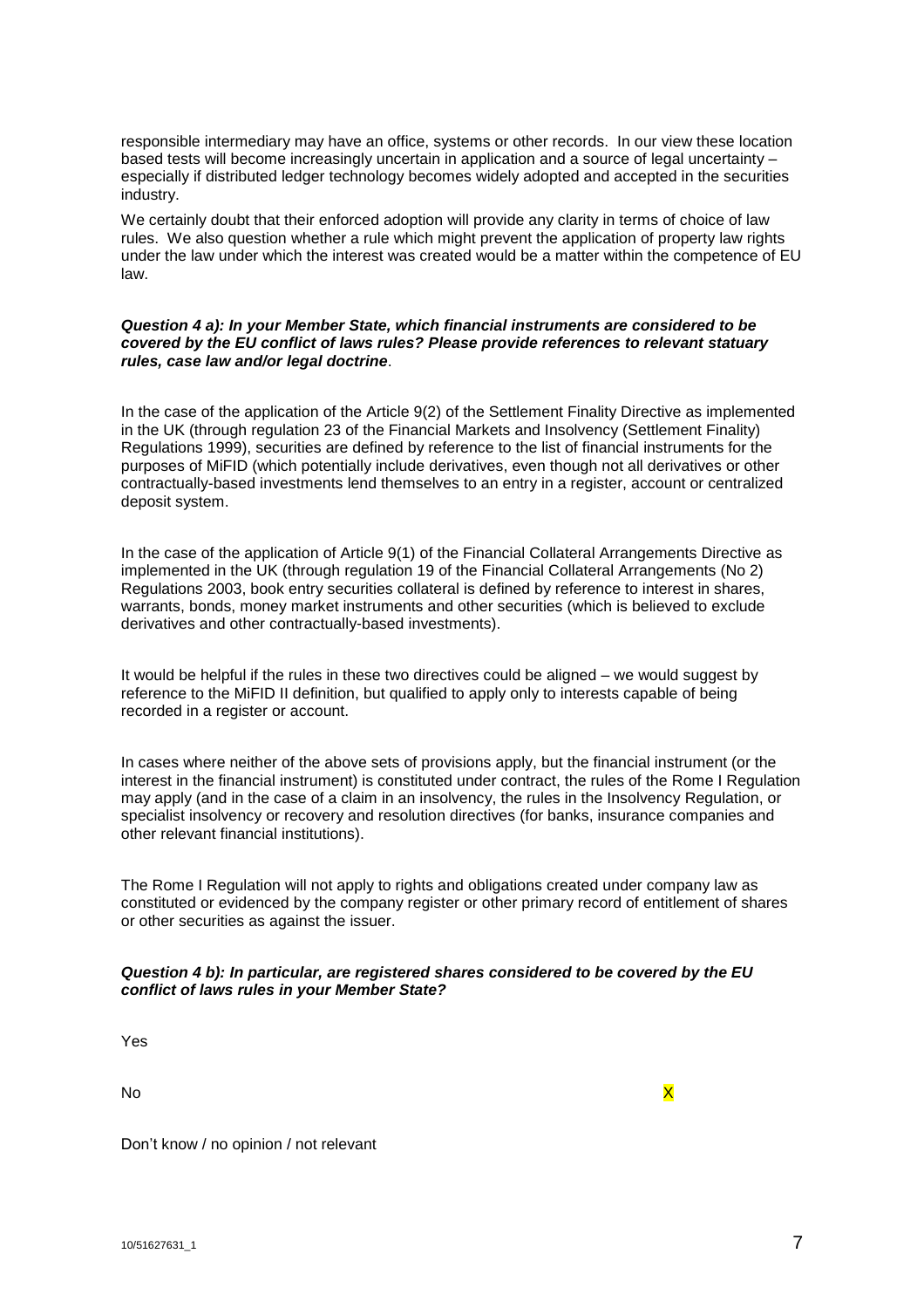#### *If you answered NO to question 4 a), what could be the appropriate conflict of laws solution for those assets in your opinion?*

The correctness of our answer "NO" depends upon what is meant by registered shares and what aspects are at issue for the purposes of the conflicts rules.

If by registered securities the Consultation Document intends to refer only to shares and debentures registered in the primary registers held by or for a company, then any rights and obligations related to these created by company law would be outside the Rome I and FCAD rules but may be subject to the rules in the SFD - in so far as the securities are held in a system which in law provides direct rights against the issuer of the security.

The records held in the UK securities settlement system, CREST, are by statute constituted as the primary records of entitlement to UK shares and other UK securities as against the issuer – as such they are the records, located in the relevant part of the UK, which "legally record" the entitlement of a collateral holder of such securities for the purposes of Article 9(2) of the SFD.

In contrast, in relation to CREST securities constituted under Irish law, the local registers in Ireland continue to be the share register or other record of primary entitlement as against the issuer. As such, for the purposes of Article 9(2) of the SFD, the Irish registers and records "legally record" the entitlement of a collateral holder of such securities.

Here, the SFD rules are generally aligned with the English conflict of law rules relating to shares and other registered securities governed by English company law – namely, that proprietary issues affecting shares or such other securities will be governed by the place where the relevant register is located and/or the place of incorporation of the issuer.

However, where securities (such as international bonds) are not subject to company law statutory provisions as to the location of registers, it is generally considered that the relevant conflict of laws rules will be governed by the law under which the relevant securities are constituted (*lex creationis*) and, possibly, the law of the location of the register (if title to the securities, as a direct claim against the issuer, is to be constituted or evidenced by entry on a register for or on behalf of the issuer).

Interests in securities (which are not themselves constituted as depository interests recorded in CREST registers or other record of primary entitlement as against the issuer of the security) have no special status in English law. The interests created thereby are constructs of contract and/or an English law trust so as to give direct personal rights as against the relevant intermediary (which will be proprietary in relation to securities held by the intermediary as trustee for the benefit of the account-holder), but give no direct claim on holdings recorded in superior records, whether of another intermediary, in CREST or the underlying company issuer itself. See, for example, *Secure Capital SA v Credit Suisse AG [2015] EWHC 388* in which the English court applied English contract law as the issue was one of contract law as between the plaintiff, Secure Capital, and its intermediary, RBS, so that the rights afforded under Luxembourg law as between RBS, BNYM (the actual holder of the issued bearer notes), Clearstream and Credit Suisse were irrelevant.

As stated above we favour a rule derived from the governing law of the contractual arrangements to which the securities or interests in the securities owe their existence (*lex creationis*) and which governs the manner/method of their transfer/disposition, save where this issue falls to be determined by the company law of the place of the issuer's habitual residence.

As regards the answer on exchange traded derivatives below is concerned, the rules in the SFD and Rome I may apply as described above, but the rules in the FCAD would not appear to apply. This could usefully be changed by bringing the SFD and FCAD rules into line.

#### *Question 4 c): In particular, are exchange-traded derivatives considered to be covered by the EU conflict of laws rules in your Member State?*

Yes and the contract of the contract of the contract of the contract of the contract of the contract of the contract of the contract of the contract of the contract of the contract of the contract of the contract of the co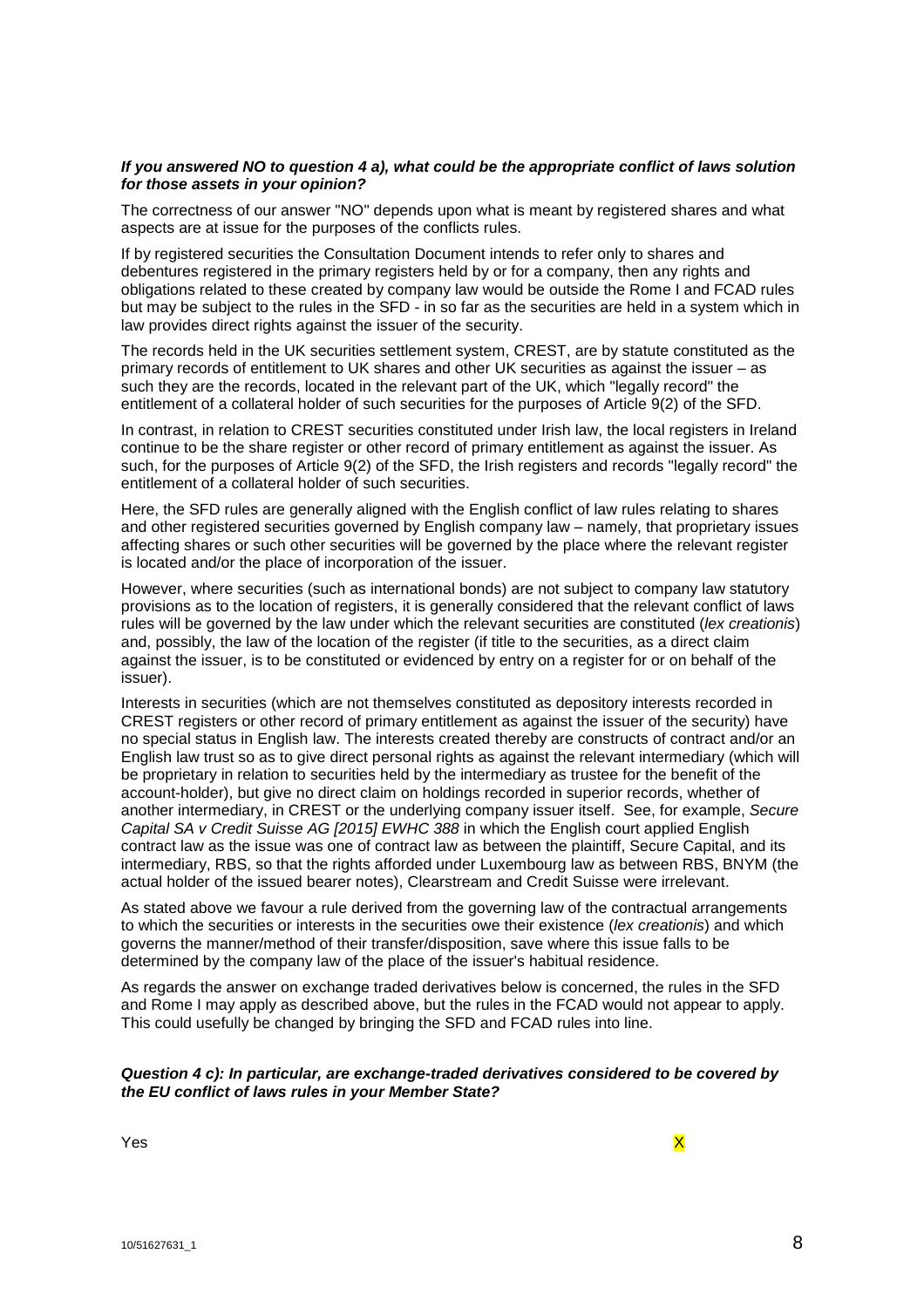#### Don't know / no opinion / not relevant

#### *Question 5): In your Member State, how do statutory rules, case law and/or legal doctrine answer the question which is the relevant 'record' for conflict of laws purposes? Please provide references*.

See the case *Secure Capital SA v Credit Suisse AG [2015] EWHC 388* referred to under 4(a) above. Except where specifically required to take a different approach (e.g. SFD) English law would regard interests in securities recorded by intermediaries below the level of CREST (or the underlying issuer) as being primarily constructs of contract (and/or trust). *Eckerle v Wickeder* [2014] Ch 196 confirms that the holders of a company's shares are the persons registered as members and not the persons with the ultimate economic interest in those shares. As explained above, English case law and legal authorities normally analyse intermediated holding patterns in terms of trust law. They would therefore be likely to regard the relevant "record" as being the entry in the accounts of the trustee that records the existence and quantum of the beneficiary's interest. Normally this will be the securities account maintained by the intermediary of whom the account holder is the direct client, rather than any higher tier intermediary. The terms of the trust are likely to be recorded in the contractual terms agreed between the parties and therefore apply the governing law of the contract to determine the effect of the application of the entries in that record as between the parties. Where the contractual terms do not fully resolve the matter, rules of trust law (a form of property law) would be applied.

If the recorded holder of the interest holds as a chargee, relations between that holder and the chargor would be determined according to the agreement between them (which might be governed by a different law from that determining the rights of the holder as against the intermediary).

The chargee which is not recorded as the holder (or some other third parties, such as a purchaser to whom (or to whose order) no transfer has yet been made by the intermediary, or the beneficiary of a trust of which the holder is trustee) will have his rights against the holder determined in accordance with the contractual or other relationship between the third party and the holder. Those third parties are unlikely to have direct rights against the intermediary under English law, unless the contractual arrangements between the holder and the intermediary specify the circumstances in which the intermediary can take instructions/get a good discharge from the third party. The use of third party notices can, however, enable rights as between the holder and the third party and against the intermediary to be determined in a single court process, if not resolved by agreement.

On the other hand, official representatives of the holder (e.g. a trustee in bankruptcy, insolvency administrator or liquidator) would be recognised as standing in the shoes of the holder and able to deal directly with the intermediary on the terms agreed between the intermediary and the holder. If that insolvency officer were operating under an insolvency not governed by UK legislation, then UK conflict rules related to the rights of foreign insolvency officials would apply. Currently these include the rules in the EU Insolvency Regulation and specialist insolvency, rescue and reconstruction directives, but these may not apply after Brexit.

In practice this structure has effect so that the holder of the interest in a security can deal with the interest in most respects as if it were a directly held security (e.g. as to voting, receipt of dividends, interest or income). This is because the intermediary will be obliged (under its contract with the account-holder) to exercise relevant rights (against the issuer or a high-tier intermediary) in accordance with the instructions of the account-holder and to account for any benefits received.

If the intermediary becomes insolvent, the rights of the holder be determined by whether the intermediary has assumed purely contractual obligations or whether (as is usual in regulated intermediated relationships) it accepts responsibility as a trustee in relation to the underlying securities (or interests in securities) held by it for the account of the account-holders.

No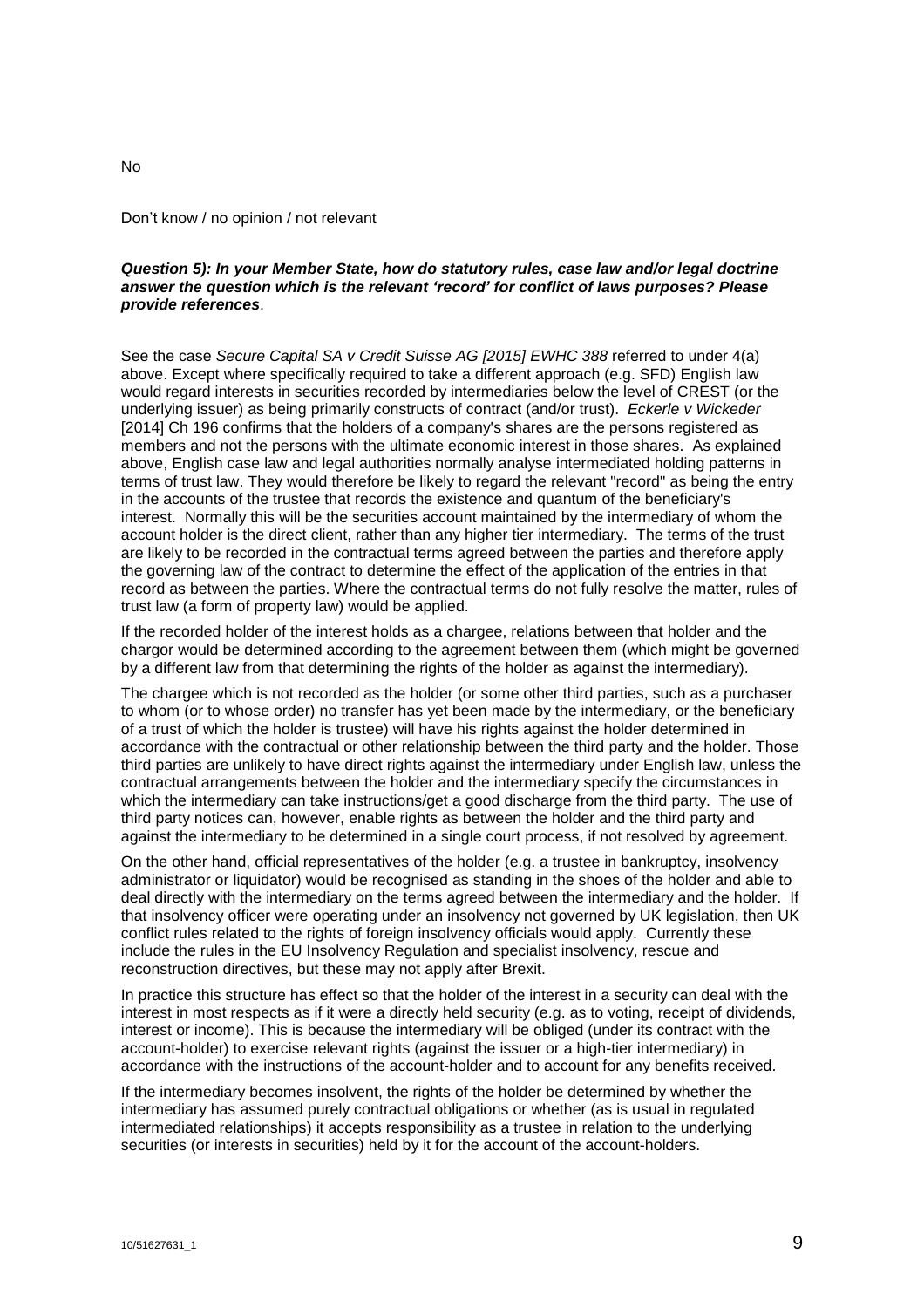If purely contractual, the account-holder will have contractual claims only against the intermediary without, in most cases, any right to transfer of securities, merely a right to prove for the value of the securities in the insolvency of the intermediary and to benefit from any investor protection programme relevant to the intermediary vis-à-vis its clients. Third parties such as purchasers, chargees, heirs etc. deriving rights through the holder will only, as explained above, have rights against the intermediary in limited circumstances. Whether their claims against the holder entitle them to more than the holder can recover from the intermediary will depend on the terms of the agreement or other relationship between the holder and that third party: e.g. the beneficiary of a trust, an heir or an insolvency official is unlikely to have any right to more than can be realised from the rights of the holder against the intermediary, but a purchaser may have an independent right against the holder for delivery of the appropriate number or value of the securities he contracted to purchase, even though the holder cannot get delivery from the intermediary.

Where the intermediary holds the underlying securities (or interests in securities) on trust for its account-holders, then the underlying assets should not fall into the insolvency estate of the intermediary and the account-holders will be entitled to a proprietary claim to the underlying pool of assets held. The insolvency office-holder of the intermediary will be obliged to segregate the account-holders' assets from the claims of the general creditors and, in accordance with the *Berkeley Applegate* jurisdiction, may claim his/her costs and expenses in administering the trust assets from those assets.

*Question 6 a): Please describe how exactly you define and apply in practice the Place of the Relevant Intermediary Approach (PRIMA) in your Member State? If appropriate, please provide references to relevant case law and/or legal doctrine that corroborate your interpretation.*

Are you aware of any case law?

Yes

No the contract of the contract of the contract of the contract of the contract of the contract of the contract of the contract of the contract of the contract of the contract of the contract of the contract of the contrac

Don't know / no opinion / not relevant

#### *Please explain your reply to question 6 a)*:

PRIMA in the United Kingdom is generally related to the choice of the law of some part of the United Kingdom in the relevant account agreement with the intermediary and gives little difficulty in practice. We are not aware of any directly relevant case law on the subject.

This is because the existence and constitution of interests in securities under English law is derived from contract in most situations. Possible exceptions are discussed in answer to earlier questions. The case *Secure Capital SA v Credit Suisse AG* [2015} EWHC 388 illustrates why PRIMA is unlikely to be a relevant concept in many circumstances, although it would be relevant to the application of the SFD and the FCAD in their UK implementations.

In our opinion, objective location tests are generally not suited to determination of applicable law (except for real property and in those rare cases where bearer securities are physically held) in the modern world and are particularly unsuited for incorporeal assets such as dematerialised securities, which may be evidenced by records held on one or multiple computer servers in a multiplicity of jurisdictions, in many of which the responsible intermediary may have an office, systems or other records. In our view these location based tests will become increasingly uncertain in application and a source of legal uncertainty – especially if distributed ledger technology becomes widely accepted and used in the securities industry. We doubt that their enforced adoption will provide any clarity in terms of choice of law rules.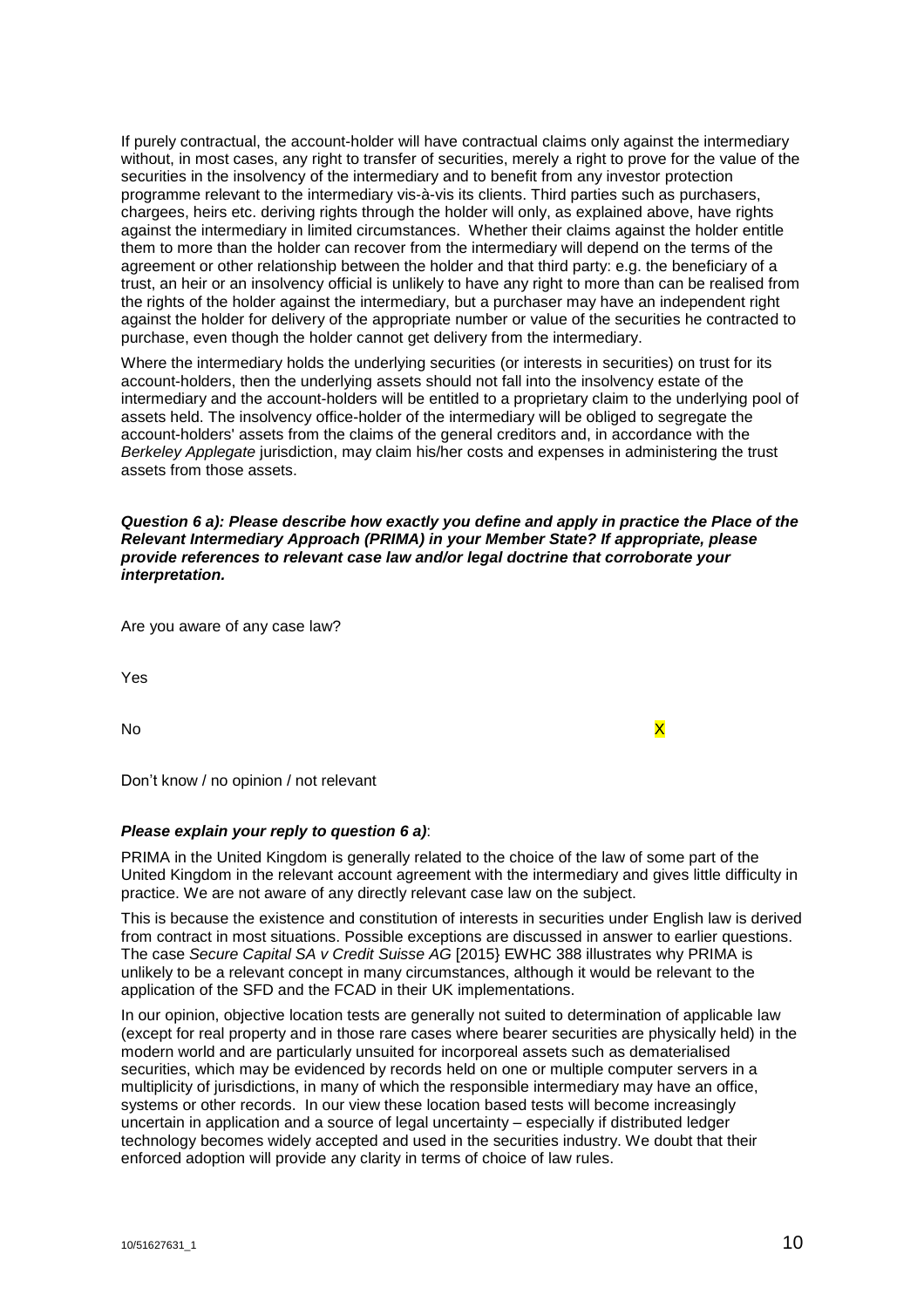#### *Question 6 b): In your experience, do different substantive laws in one cross-border holding chain interact smoothly or do they create problems in practice? Please provide examples.*

On the whole, the English law approach interacts smoothly with the other elements of a crossborder holding chain. What it will not do is give any holder of an interest in a security held below the level of CREST (or other register or other primary record of entitlement held by or for the issuer of the underlying security) any direct "look-through" claim against the issuer. This means that a holder under a contract governed by English law with an intermediary will not have any "lookthrough" rights directly against the issuer of the underlying securities (whether a UK company or not) and will not benefit directly from rights that the intermediary may have against a higher-tier intermediary or CSD in the UK or elsewhere (e.g. CREST, Euroclear Bank or Clearstream or any associated "looks-through" rights against the issuer). Where an intermediary is solvent, this should not in most circumstances have any practical adverse effect on the ability of the holder to get delivery to his order of an interest of the value of the relevant security. If the intermediary becomes insolvent the rules described in answer to question 5 may apply.

# *Question 7: In your experience, what is the scale of difficulties encountered because of dispersal of conflict of laws rules in EU directives and national laws? Please provide examples.*

We do not believe there are difficulties in the mainstream conflict of law rules.

Any difficulties of making full recovery on the insolvency of intermediaries below the level of CRET or the issuer of the underlying security is an issue of insolvency law and cannot be addressed through conflict of law rules. In practice, these issues are resolved through regulatory or other principles which require the segregation (e.g. by way of trust) of the underlying assets held by the intermediary from its own property. In any event, given that the EU Treaties do not currently extend to the harmonisation of systems of property ownership, it is unclear that the EU has the tools to address this issue.

# *Question 8: Do you see added value in Union action to address issues identified in Section 3.1. of this public consultation?*

| Yes                                                                                                                                                        |     |
|------------------------------------------------------------------------------------------------------------------------------------------------------------|-----|
| N <sub>0</sub>                                                                                                                                             |     |
| Don't know / no opinion / not relevant<br>If no, what would be the appropriate action in your view?                                                        | N/A |
| Question 9: Do you think that targeted amendments to the relevant EU legislation<br>containing conflict of laws rules would solve the identified problems? |     |

Yes and the contract of the contract of the contract of the contract of the contract of the contract of the contract of the contract of the contract of the contract of the contract of the contract of the contract of the co

No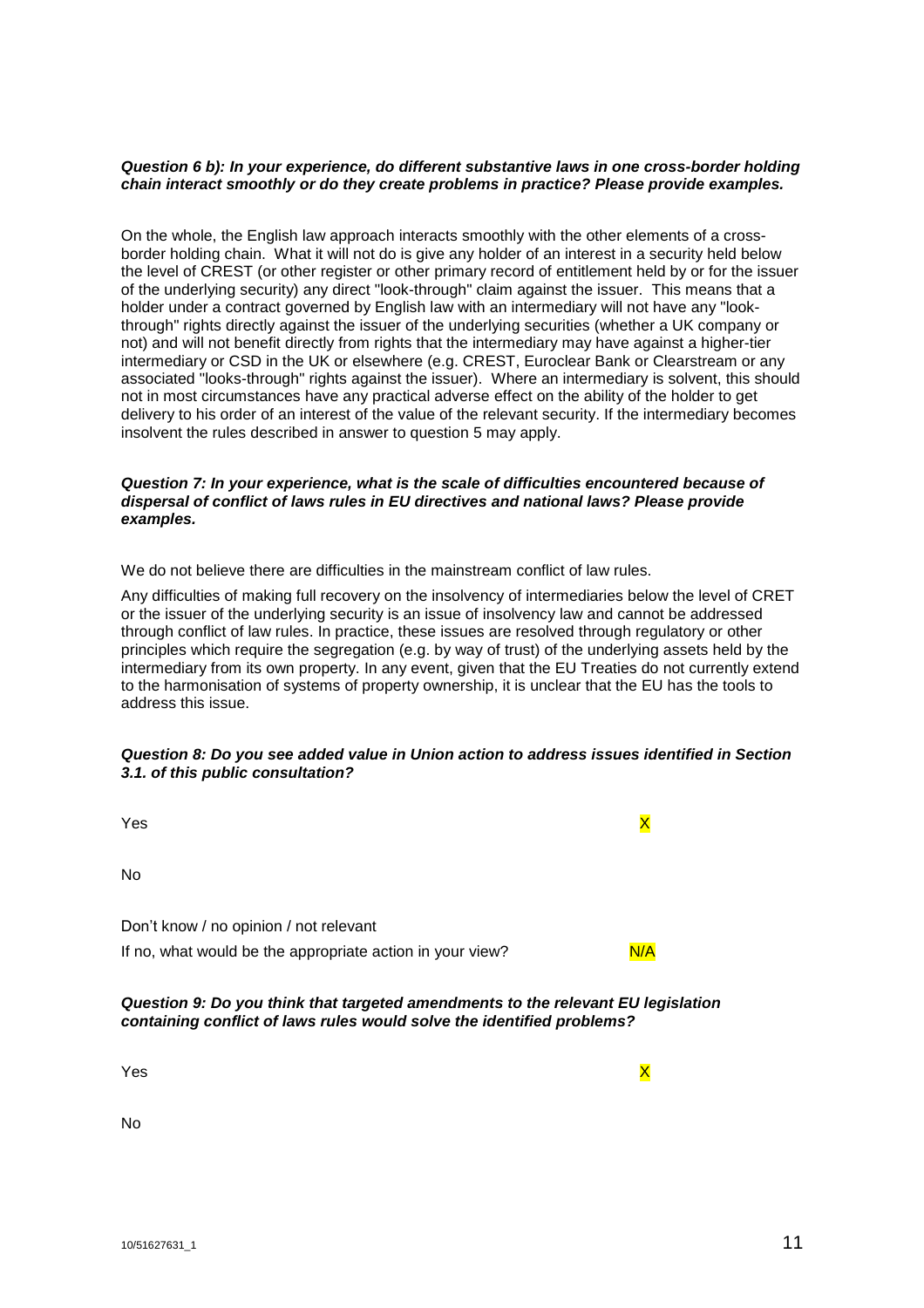Don't know / no opinion / not relevant

## *If you answered YES to question 9, do you have specific proposals as to which issues should be addressed and how? What would be the order of priority for addressing these issues?*

We do not believe any extension of the PRIMA rule would address the relatively few problems we have identified. In our opinion, objective location tests are generally not suited to determination of applicable law (except for real property and those limited cases where bearer securities are physically held) in the modern world. They are particularly unsuited for incorporeal assets such as dematerialised securities, which may be evidenced by records held on one or multiple computer servers in a multiplicity of jurisdictions, in many of which the responsible intermediary may have an office, systems or other records. In our view these location based tests will become increasingly uncertain in application and a source of legal uncertainty – especially if distributed ledger technology becomes widely accepted and used in the securities industry. In some cases servers on which records are held may be changed every few hours within a 24 hour cycle according to cost. We doubt that the enforced adoption of location based test s will provide any clarity in terms of choice of law rules.

Assuming PRIMA, rather than a purely contractual rule, continues to be applied to the SFD and the FCAD, then harmonisation of the definition of securities to which the rule applies would be very helpful and would remove uncertainty and produce efficiency savings. We would suggest that the definition in both Directives should be by reference to the MIFID II definition, but qualified to apply only to interests capable of being recorded in an account.

#### *Question 10: If there was a targeted solution clarifying which record is relevant for determining the applicable law, do you expect problems if within one Member State the legal relevance of record(s) for conflict of laws purposes does not coincide with the legal relevance of record(s) under substantive law?*

Yes and the set of the set of the set of the set of the set of the set of the set of the set of the set of the

No

Don't know / no opinion / not relevant

# *If yes, please explain your opinion and indicate the relevant national provisions that could generate problems:*

This arises primarily because in some Member States records may be evidence of a property right and in others evidence of a contractual right.

We believe that a location based test is liable to add to confusion because, for example, when the intermediary is insolvent, much may turn on the location of the record, but this may be extremely difficult to resolve without recourse to the parties' (intermediary and account-holder) intentions. As stated above we do not favour any rule that requires location of a record or account – inevitably held in one or more servers in one or more parts of the globe, with the intermediary having offices in many jurisdictions and potentially trading on-line. They may be regulated in more than one place - and if regulation moves to EU level, the location in the EU will not be easy to determine. The intention of the parties (intermediary and account-holder) as to the law to govern their relations, and the rights and interests created (including as to the process for transfer or other disposition of such rights/interests), is the best test in our view.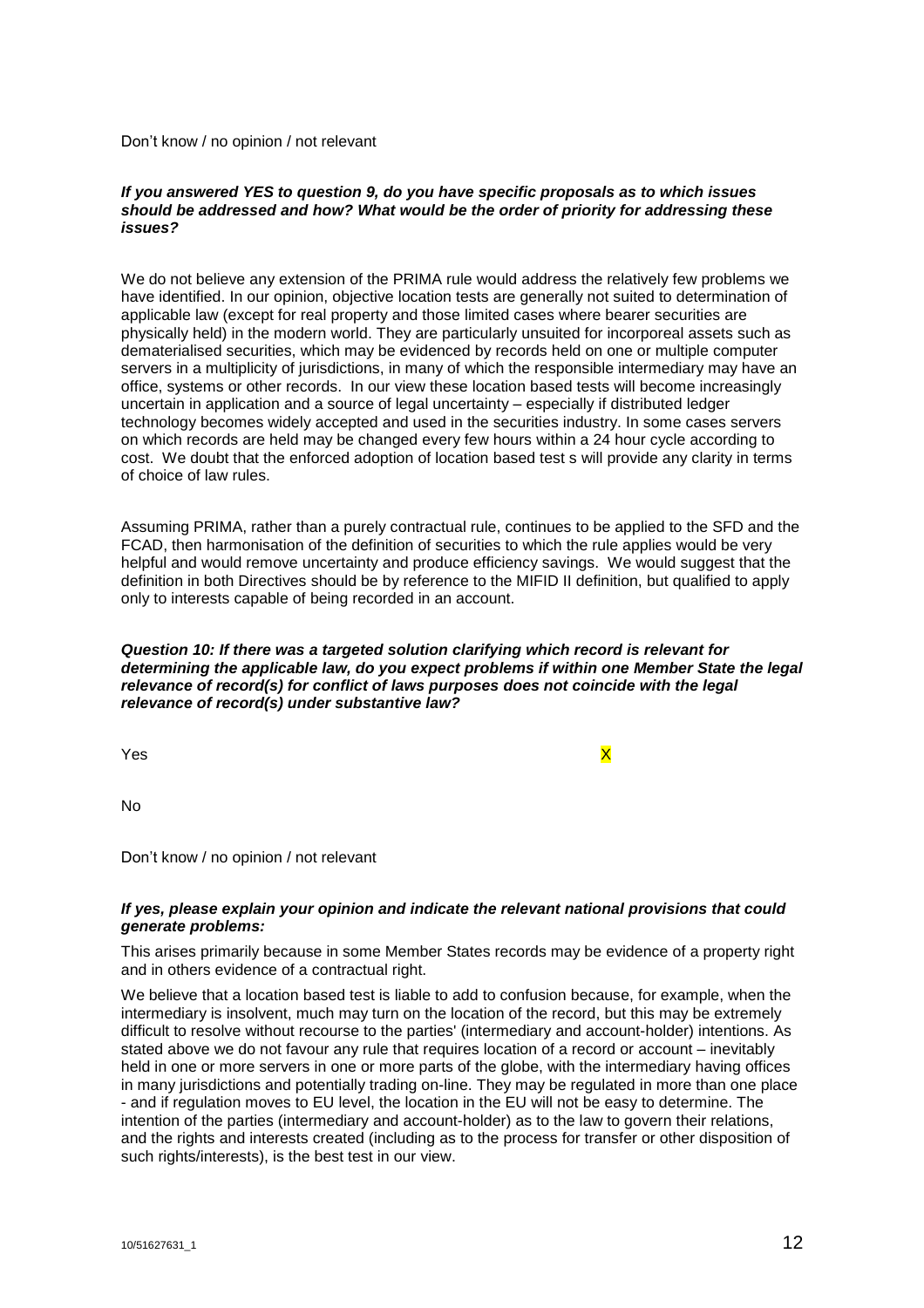The introduction of third party rights governed by a different and over-riding law also appears to be trespassing into an aspect of property law, which is not within the competence of the EU treaties.

#### *If no, please explain your opinion*:

# N/A

*Question 11: Do you think that an overarching reform of conflict of laws rules on third party effects of transactions in book-entry securities is needed to provide for legal certainty?*

Yes

No and the second contract of the second contract of the second contract of the second contract of  $\times$ 

Don't know / no opinion / not relevant

## *Please explain your reply to question 11:*

We believe, that, except for the changes that we suggest above for the SFD and the FCAD to harmonise their application, an attempt to create universal rules would open a Pandora's box.

Indeed,we believe that it would be as well to abandon the location test and have regard primarily to the party's (intermediary/account-holder) intentions as to the law to govern their relations. As we have indicated, a location test will become increasingly difficult to apply; a modern intermediary may trade in many jurisdictions, hold records simultaneously in several and have business habits that make it a difficult legal question where is its centre of main interests, while it may have an extremely tenuous connection with the place of its registered office and not establish branches in the traditional sense. This is a particular concern for intermediaries that adopt distributed ledger technology. There is a real risk that a location based rule brings an additional law into a transaction where otherwise all parties have chosen a single law to govern their contractual and wider business relationship (e.g. the intermediary/account-holder contract, and the holder/third party contract) or a second or third law where the third party has non-contractual rights (e.g. through inheritance or the establishment of a trust) While, for example, it is possible that the intermediary/account-holder contract might be governed by one law and the rights of the executors or heirs of the holder by another law - a requirement which could require consideration of e.g. the law of the registered office of the intermediary in a third country as an over-riding law, would be an unnecessary complication - and also potentially cut across the EU conflict rules relating to inheritance where applicable, if the jurisdiction of the registered office is in a jurisdiction outside the EU, but that law is not otherwise engaged in either the contractual arrangements or the relevant jurisdiction for inheritance law purposes. Of course, if that intermediary becomes insolvent, the law of the insolvency may become relevant under conflict rules applicable to insolvency (not always the same as that of the registered office) but in most cases the rights of those claiming through a deceased holder can be expected to be clear without any difficulty based on the application of inheritance law to the rights of the deceased holder under its contract with the intermediary.

We do not favour a rule which may entrench over-riding rules of property law against the wishes of the parties and in circumstances where those underlying rules cannot be harmonised as the Treaties currently stand.

We would, therefore, strongly oppose use of the law of where the underlying security is constituted (generally, but not invariably associated with the issuer's place of registration or comi) as the applicable law to govern rights and interests in relation to that security created under a separate contract between the intermediary and account-holder (or other third parties). This would import into other systems of law, property rules the parties were unaware of and did not intend to apply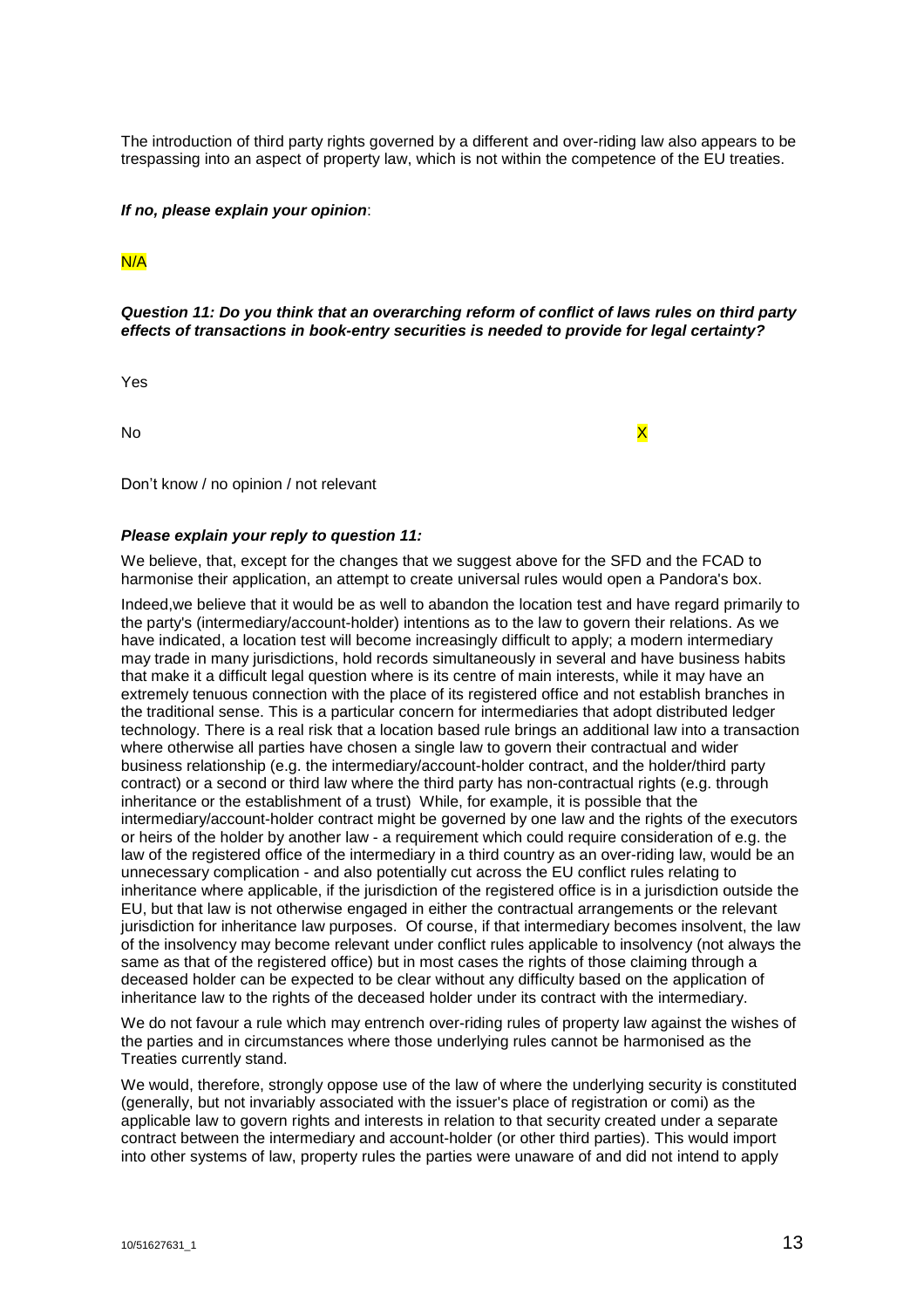without any opt-out. It would also hugely complicate litigation involving all levels in the chain of ownership in the claims of the ultimate holder and commit holders frequently to litigation outside their home jurisdiction, possibly in a different language. We therefore reject "super-PRIMA" absolutely.

We note that this is not the solution chosen in the Hague Securities Convention or favoured by the conflict of law rules of more than a very few jurisdictions worldwide. We would strongly oppose the EU adopting an approach so far out of line with the solutions currently commonly used in international practice.

We would therefore consider the application of the Rome I rules and other conflict rules such as inheritance and insolvency rules, if relevant, as the least damaging. This does not require significant changes.

# *Question 12: If you prefer an overarching reform, what would be the appropriate connecting factor in your view?*

*(You can select more than one option in response to Question 12)*

*Option 1: the law of the Place of the Relevant Intermediary Approach (PRIMA) Option 2: the law governing the contract Option 3: the law under which the security is constituted Option 4: other option(s)*

We do not favour an overarching reform, so are not responding to any part of Question 12. In particular, we consider that it is not necessary to have a PRIMA override or a qualifying office override in relation to the law of the contract. That is to seek to distort conflict of law rules by reference to regulatory or other policy considerations inimical to legal certainty. Regulation should be treated as a separate matter.

[Text of unanswered questions deleted]

# *Question 13: For each of the options 1 to 4 in Question 12 above, as you defined these in your answers, please indicate the scale of advantages – disadvantages*

In the light of our answer to question 11, we have not responded to any part of Question 13 [Text of unanswered questions deleted]

#### *Question 14: In your view, on which of the following issues would options (1)-(4) in Question 12 above have any positive or negative impact*:

In view of our answer to Question 11, we have not answered Question 14 in detail, but refer the Commission to the Financial Markets Law Committee Issue 58 paper on *Hague Convention on the law applicable to certain rights in respect of securities held with an intermediary (November 2005).*

[Text of unanswered questions deleted]

*Question 15: Which issues should be covered by the scope of the applicable law determined by such conflict of laws rules on third party effects of transactions in book-entry*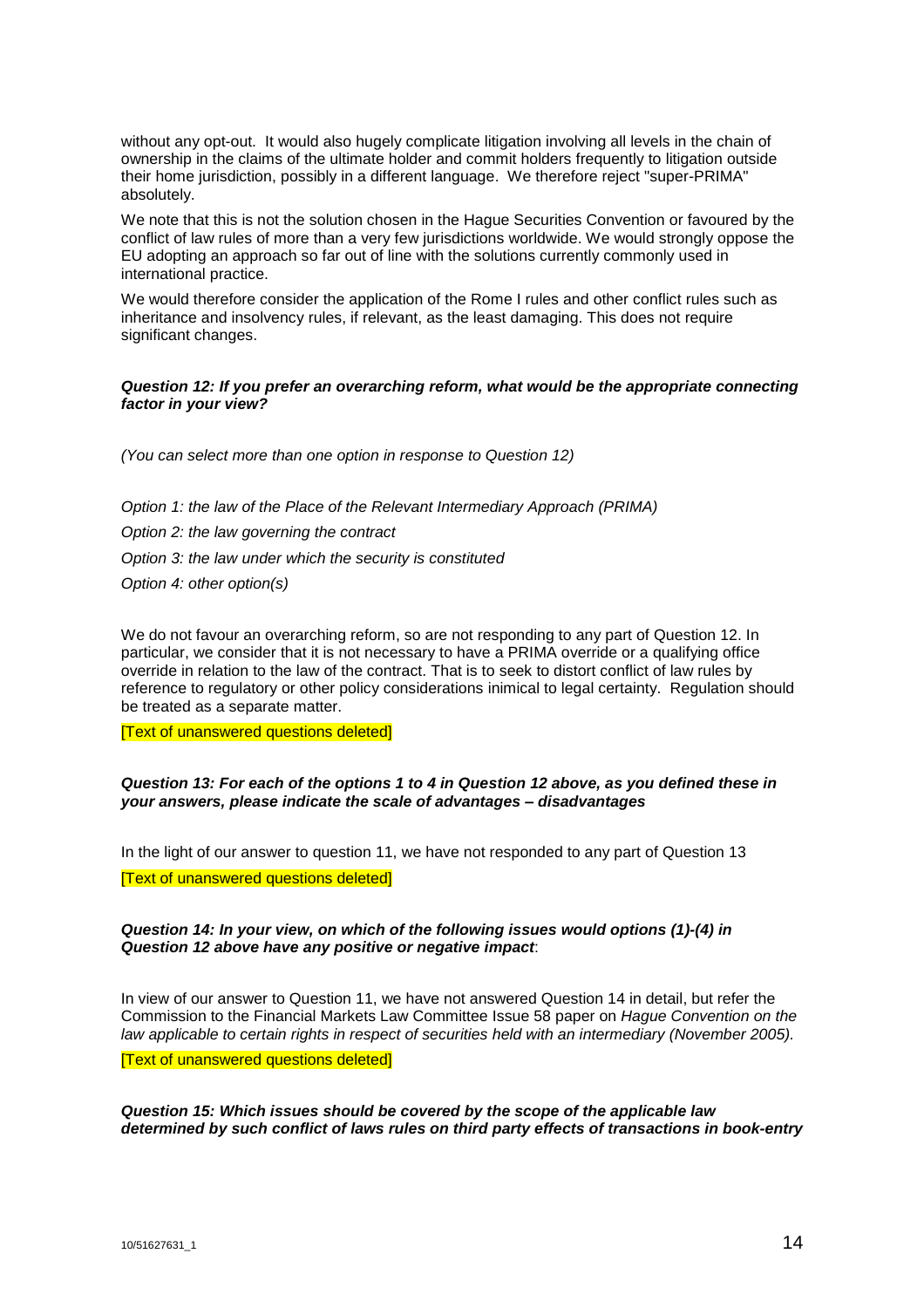# *securities (e.g. the steps necessary to render rights in book-entry securities effective against third parties, priority issues, etc.)?*

*the steps necessary to render rights in certificated securities effective against third parties*

*priority issues*

other *X* 

*Please specify what other issues should be covered by the scope of the applicable law determined by such harmonised conflict of laws rules (in relation to question 15):*

We believe that the current conflict rules are adequate, subject to aligning the definition of securities for the purpose of the FCAD and the SFD.

## *Question 16: Do you have other suggestions for conflict of laws rules for third party effects of transactions in book-entry securities or opinions on this topic that you have not expressed yet above?*

We believe that it is extremely important not to change existing applicable rules under the Rome I Regulation. We warn against the risk of making changes which make matters worse, rather than better, add significantly to the costs of due diligence and resolving disputes and offering no greater, or less legal certainty.

# *Question 17 a): Do transactions in certificated securities still play an important role in your Member State?*

| Yes, very important | $\overline{\mathsf{x}}$ |
|---------------------|-------------------------|
| Yes, important      |                         |
| Neutral             |                         |
| No                  |                         |

Don't know / no opinion / not relevant

#### **Please explain your reply to question 17 a) and estimate the number or value of transactions concerned per year:**

We have replied on the basis that the term "Certificated securities" refers to securities that are recorded in the register of a UK company (or other primary record of entitlement as against the issuer, which include dematerialised securities held in direct-holding systems such as CREST), as well as bearer securities. Trades in UK quoted securities that are recorded in CREST are the primary means of identifying holders of such securities at the highest level of ownership and are extremely important.

Securities registered directly in the registers of companies remain extremely important for private unquoted companies, which are the majority of all UK companies, though many are very small and not the subject of frequent trades in shares.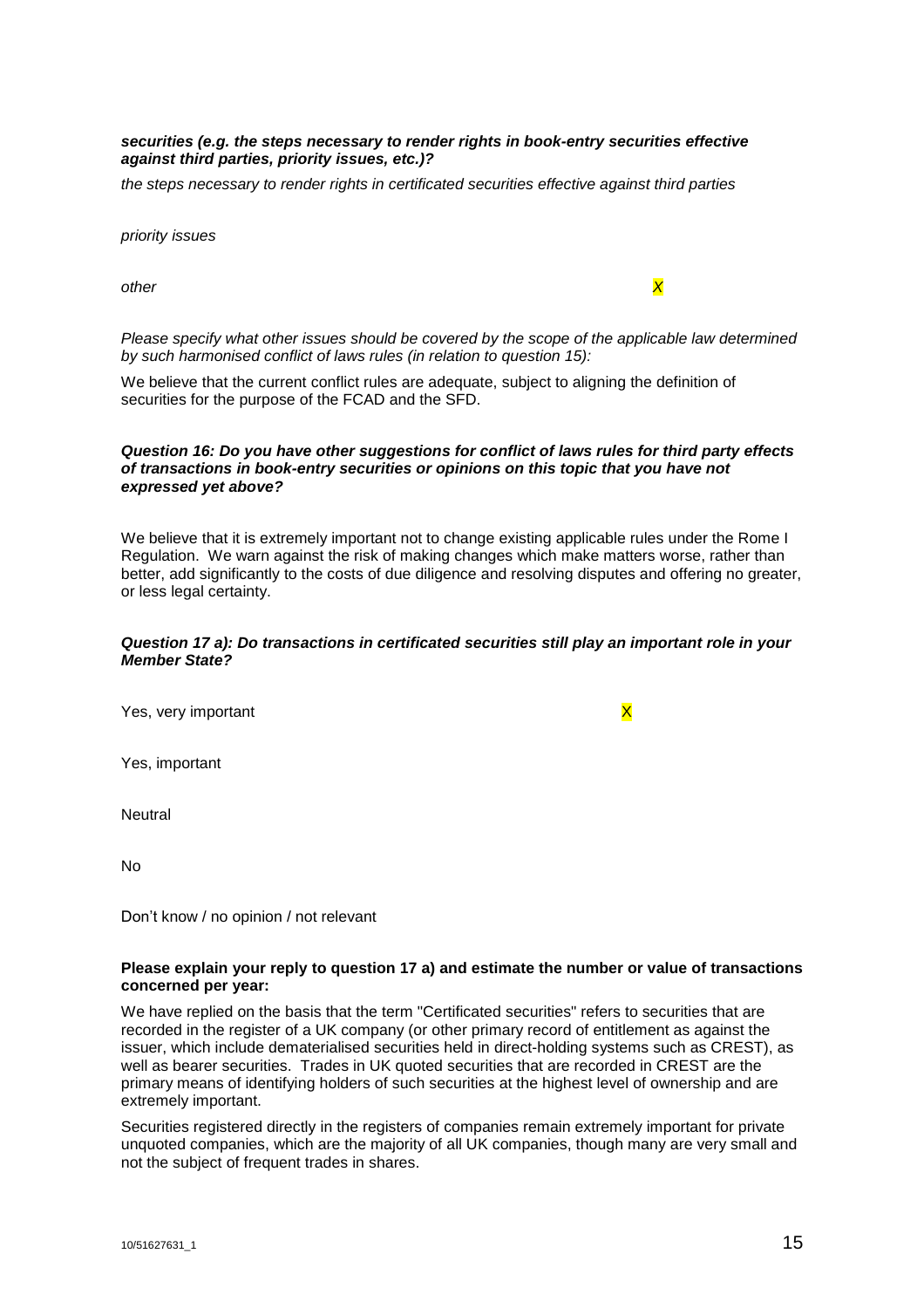In the event the term is intended to refer only to bearer instruments, we should have answered "No" as bearer instruments are not used in UK practice (and, indeed, UK companies are now prohibited from issuing bearer shares under UK company law, although they can issue bearer bonds).

#### *Question 17 b): How often are certificated securities being used as collateral in practice?*

Very frequently **X** 

**Frequently** 

**Sometimes** 

Rarely

Never

Don't know / no opinion / not relevant

# *Please explain your reply to question 17 b) and estimate the number or value of transactions concerned per year*

Transactions in which securities are used as collateral take two main forms:-

Outright transfer of the collateral-giver's interest in the securities in return for a promise by the collateral-taker to return equivalent securities of the same quantity and description on a particular date or on the occurrence of a particular event (e.g. repayment of a loan or fulfilment of some other obligation). This type of transaction includes sale and repurchase (repo) transactions, stock or securities lending and financial collateral arrangements subject to the ISDA English law Credit Support Annex; and

The creation of a charge over the securities by the collateral-taker. As a result of UK judicial decisions on the UK implementation of FCAD, the most common form of charge used in the UK for this purpose does not benefit from FCAD and such charges are registered at Companies House in the event that the Chargor is a UK company. The case of *Private Equity Insurance Group v Swedbank* Case C-156/15, Judgment 10 November 2016 follows a similar analysis to the UK decisions on the question of control by the collateral taker and therefore reinforces the correctness of these decisions. The form of charge used takes effect as a "floating" charge leaving the collateral-giver free to deal with the charged securities and to substitute collateral so long as the other terms of the collateral arrangement are adhered to, although in other cases the consent of the collateral-taker may be required for these actions. On release of the charge the collateralgiver will be absolutely free to deal with the securities subject to the charge and may direct their transfer from an agreed account in CREST or with an intermediary as it wishes.

In the case of outright transfer, the collateral-giver will direct transfer of the securities from its intermediary to the collateral-taker or its intermediary. Thereafter neither the collateral-giver nor its intermediary will have any further interest in the transferred securities (assuming the intermediary does not have another role – e.g. as the intermediary for the collateral taker or as the collateral taker itself). The interests of the collateral-giver against its intermediary in relation to the execution of the transfer will be purely contractual, as will the rights of the collateral-giver as against the collateral-taker and the collateral-giver will lose any "property" rights it may have had against the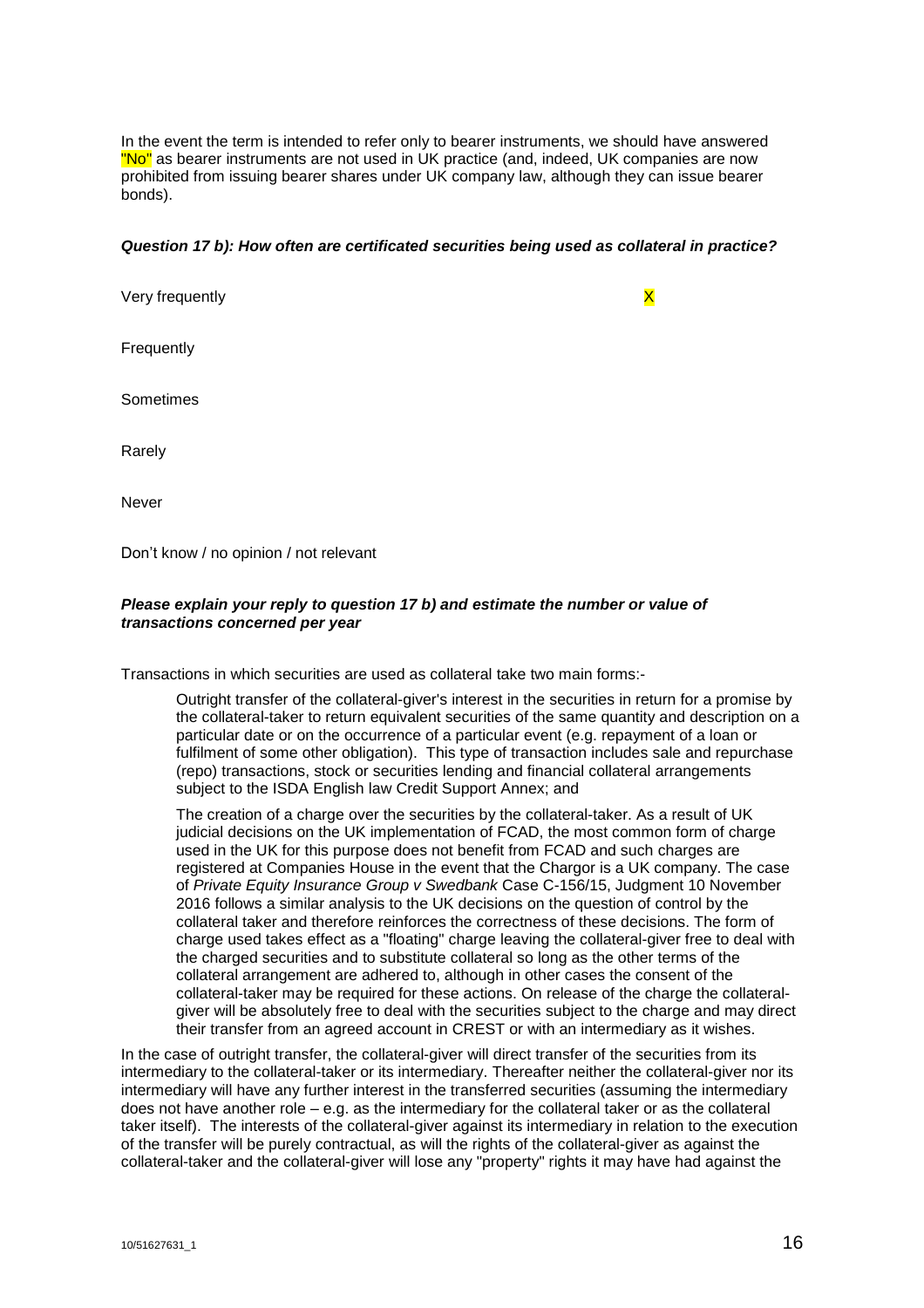transferred securities prior to the transfer. These contractual rights will be governed by the law chosen by the parties in most cases. The rules in the Rome I Regulation are adequate to address any conflicts issues likely to arise. On the termination of the transaction (e.g. the return date of the securities loan), the collateral-taker will direct its intermediary to transfer equivalent securities of the same quantity and description to the collateral-giver's account in CREST or to its intermediary according to the collateral-giver's direction. Once that is done the collateral-taker will cease to have any interest at all in those securities.

If a third party asserts rights against the collateral-giver in relation to securities given as collateral after the transfer has occurred, in most cases those rights would be against the collateral-giver and would be to claim damages or delivery of equivalent securities of the same kind. These would be decided as between the third party and the collateral-giver in relation to the contract between them and in most cases would not involve the intermediary, the collateral-taker or its intermediary. . There might be some rare cases where the third party would have an additional claim against the collateral-taker (e.g. if the third party held a registered charge in relation to those specific securities which the collateral-taker should have been or was aware of, but those cases are rare). The resolution of that claim would involve assertion of a property interest in the specific securities, but might be resolved by payment of damages or transfer of like securities. We do not believe that property law claims can be dealt with by EU legislation as the Treaties stand currently. There may also be circumstances where a third party is able to stand in the shoes of the collateral-giver (e.g. as the heir to an individual or the insolvency practitioner acting in relation to the insolvency of the collateral giver), but the rights of that third party could be no greater than those of the collateralgiver, which would be contractual,

In the case of collateral given under a charge, it would be common (but not invariable) for collateral consisting of quoted securities to be transferred into the name of the collateral-taker, or otherwise to be put under its control as "escrow agent", in CREST records (assuming that the collateral-giver holds its interest at that level or can direct its intermediary to receive a transfer which will create an interest at that level). In addition the respective rights of the parties would be regulated by a separate charge document, e.g. a floating charge. If the collateral is not so transferred, the charge might provide that the collateral-giver's intermediary should be directed to act only on the instructions of the collateral-taker or only accept the collateral-giver's instructions if accompanied by the written consent of the collateral-taker. These arrangements are likely to be contractual even where they create rights in favour of the collateral-taker. This is the only circumstance where the records of a single intermediary may be the best evidence of dealings in the collateral at a time when both the collateral-giver and the collateral-taker have property interests in the collateral (as chargor and chargee), but in determining competing rights, the contractual arrangements between the collateral-giver and the collateral-taker are likely to be determinative. The position of a prior chargee of the securities may be recognized as a form of property interest. The position of heirs and insolvency practitioners would be the same as in the case of absolute title transfer arrangements.

In the event that the charge is over unquoted shares, then again it would be common, but not invariable to transfer the holding into the name of the collateral-taker for the securities to be in the register held by the relevant company and for the charge to be registered with the Registrar of Companies as described above. In some cases a deposit of the certificates with the chargee will be regarded as evidencing the intention to create a charge (as an equitable mortgage or fixed charge), but this is less certain and likely to be used only when the collateral arrangement is too short in duration to justify registering the chargee as legal holder of the charged securities..

In the case of bearer securities (now likely to be securities issued by non-UK companies only) mere deposit of the certificates would be sufficient to create a collateral arrangement (as a pledge or mortgage under English law). For the nature of these securities, UK conflicts of law rules would look to the law under which the bearer securities were constituted, which in the case of bearer shares would almost always be the law of the registered office (sometimes the COMI) of the issuer, but in the case of bearer bonds may be another law. For the law which governs proprietary issues affecting such securities, English conflict of laws will also look to the place where the physical securities are actually held or transferred to determine whether there has been an effective transfer or disposition of the securities.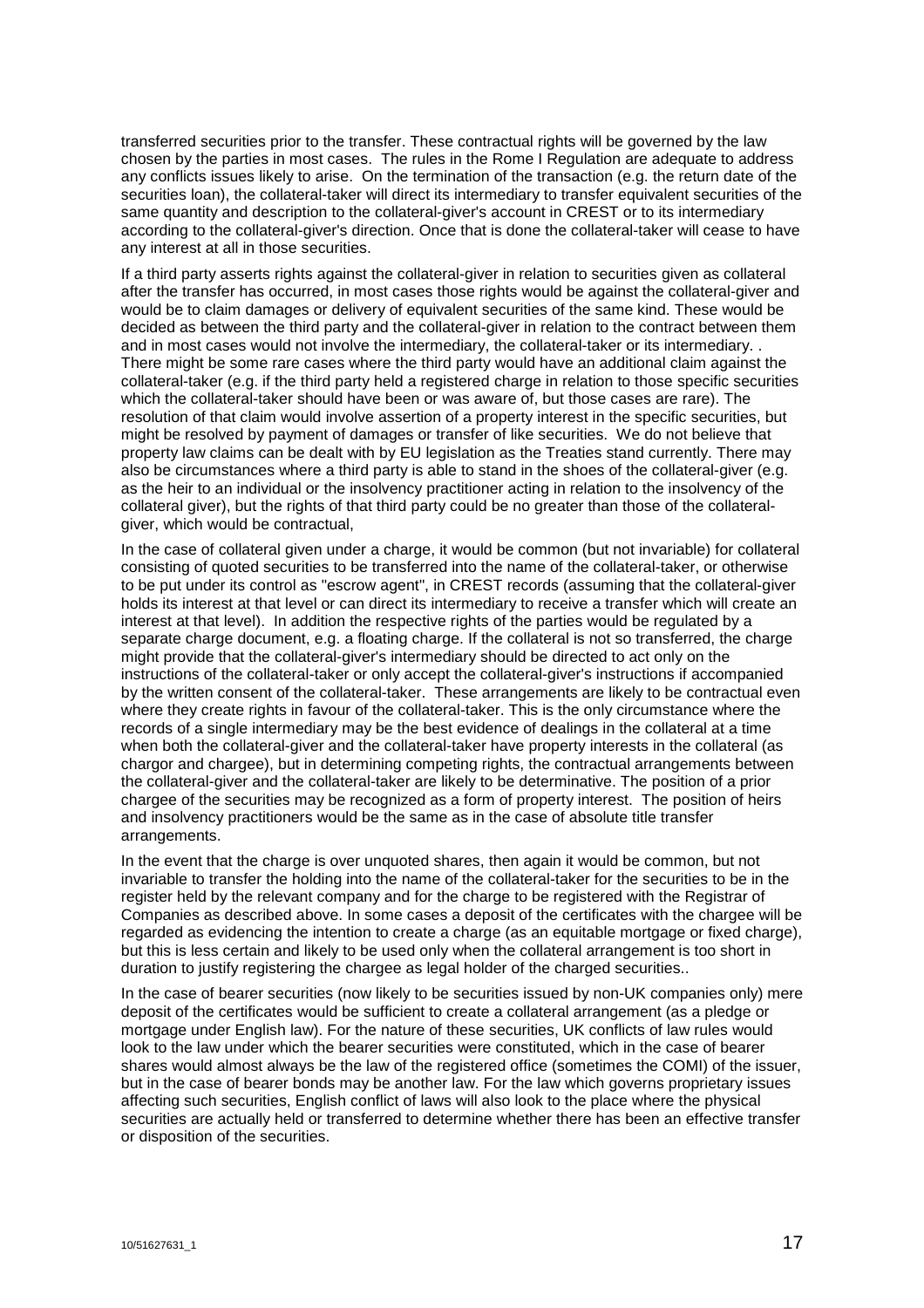Substantial volumes of collateral transactions are effected in the UK every year with substantial values. The daily movement of securities under such transactions is likely to be in the trillions of pounds.

# *Question 18: Are conflict of laws rules on third party effects of transactions in certificated securities easily identified in your Member State?*

Yes, there are statutory rules

Yes, there is case law  $\mathsf{X}$ 

Yes, there is legal doctrine

No

Please explain your reply to question 18 and provide reference and indicate the connecting factor:

We refer you to *MacMillan Inc v Bishopsgate Investment Trust (No 3)* 1996 WLR 387 (CA). This case involved the ownership of shares which had been fraudulently charged to a third party by the individual controlling the owner of the shares. This was treated as a claim for breach of trust and the English conflict of law rule required the court to look at the location (*situs*) of the shares in order to determine the law to apply to this issue. It held that the location of bearer shares was the place where the certificates were physically (in this case, England).

In the case of other shares, the majority of the court appeared to follow the leading textbook, *Dicey & Morris,* in favouring the place of the register and discussion of the alternative of the place of incorporation of the issuer was not conclusive, as both tests gave the answer, New York law.

# *Question 19: Do you see added value in Union action to address the identified issues with regard to certificated securities?*

Yes

No the contract of the contract of the contract of the contract of the contract of the contract of the contract of the contract of the contract of the contract of the contract of the contract of the contract of the contrac

Don't know / no opinion / not relevant

#### *If no, what would be the appropriate action in your view?*

In our view there is no appropriate Union action which does not risk adding to uncertainty. In particular, as rules adopted by the Union might change the rules on the transfer of property within a Member State, there would be doubts whether this would be within Union competence.

*Question 20: Do you consider that conflict of laws rules on third party effects of transactions in certificated securities should be harmonised at EU level?*

Yes

No the contract of the contract of the contract of the contract of the contract of the contract of the contract of the contract of the contract of the contract of the contract of the contract of the contract of the contrac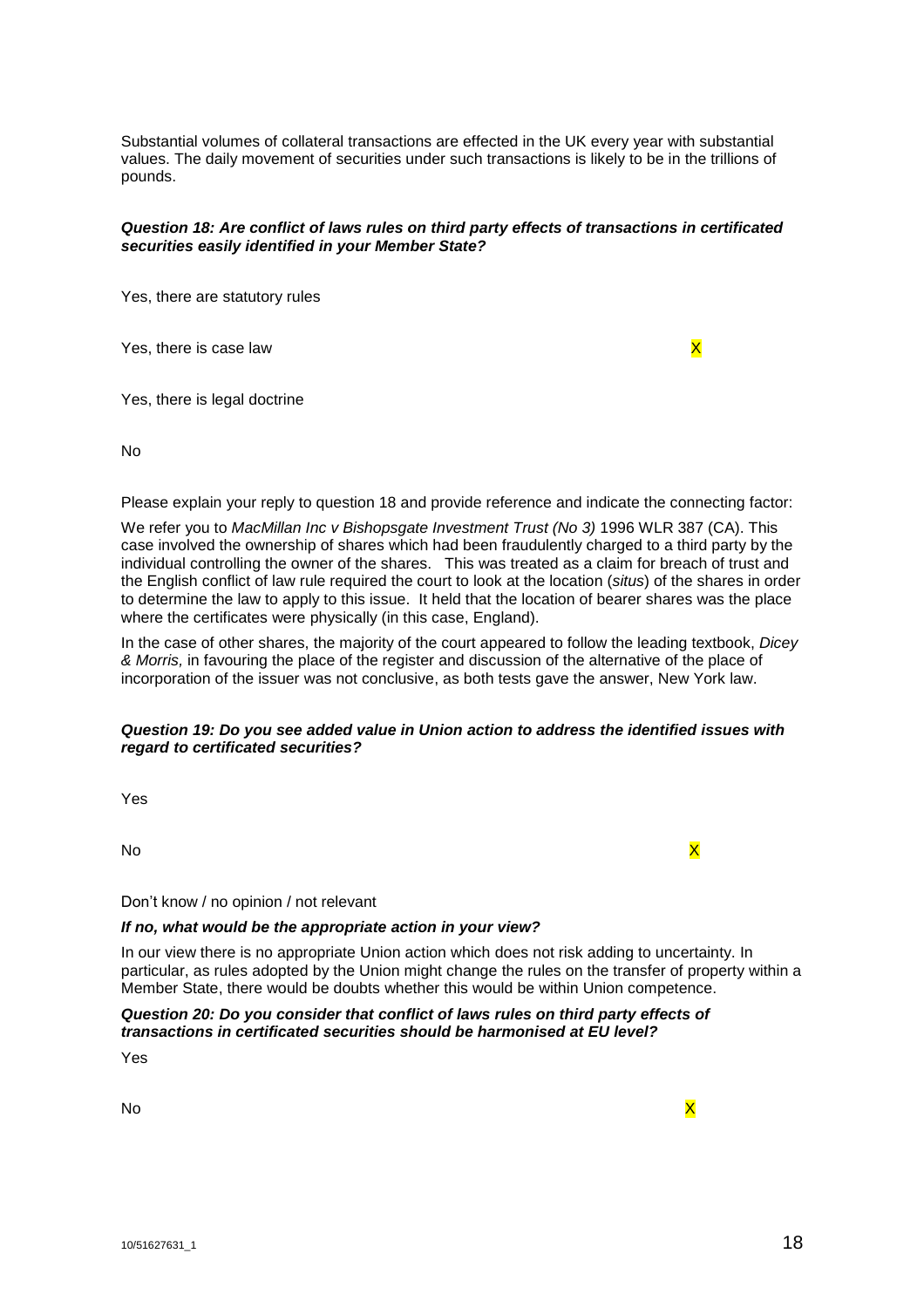#### *Please explain your reply to question 20*:

In so far as certificated securities refer to bearer securities, the certificates for these securities are a form of property similar to physical goods and the Union does not have competence to change the system of property ownership in any Member State.

In many Member States interests in shares and other securities may be also regarded as property interests and the conflict rules flow from this analysis. It would change the law in one or more Member States we believe to adopt any of the rules being considered.

In addition, aspects of claims involving competing rights to securities (as for other property) are in part determined by the application of the rules on the creation of security interests (i.e. charges or liens), which in several countries involve taking account of the date of registration of the security interest over the property in a register established under company or administrative law and searchable by reference to the identity of the chargor/collateral-giver. It would be a source of great confusion to have a different priority rule for securities than that used in a Member State for other property. Securities and other property may be charged under the same charge under the legal systems of several Member States. Under English law a charge creates a property interest in the charged property (including contractual rights), so a change in priority rules (or even the conflict rules applicable to priority) is likely to create confusion.

We believe use of a physical location rule, other than for certificates representing bearer shares, would be a retrograde step.

In addition this change would be likely to increase due diligence costs and make it harder to give clear legal opinions.

#### *Question 21: If you consider that harmonising conflict of laws rules on third party effects of transactions in certificated securities is the appropriate option:*

N/A [Text of unanswered questions omitted]

Question 22: For each of the options a) and b) in Question 21 above, as you defined these in *your answers, please indicate the scale of advantages – disadvantages*

N/A [Text of unanswered questions deleted]

*Question 23: In the past 5 years, have you encountered problems in practice in securing the effectiveness of assignments against persons other than the assignee and the debtor (e.g. a second assignee, a creditor of the assignor or of the assignee) in transactions with a crossborder element?*

Yes

No the contract of the contract of the contract of the contract of the contract of the contract of the contract of the contract of the contract of the contract of the contract of the contract of the contract of the contrac

Don't know / no opinion / not relevant

**a) If you answered YES to question 23, please specify how frequently do these difficulties arise in practice:**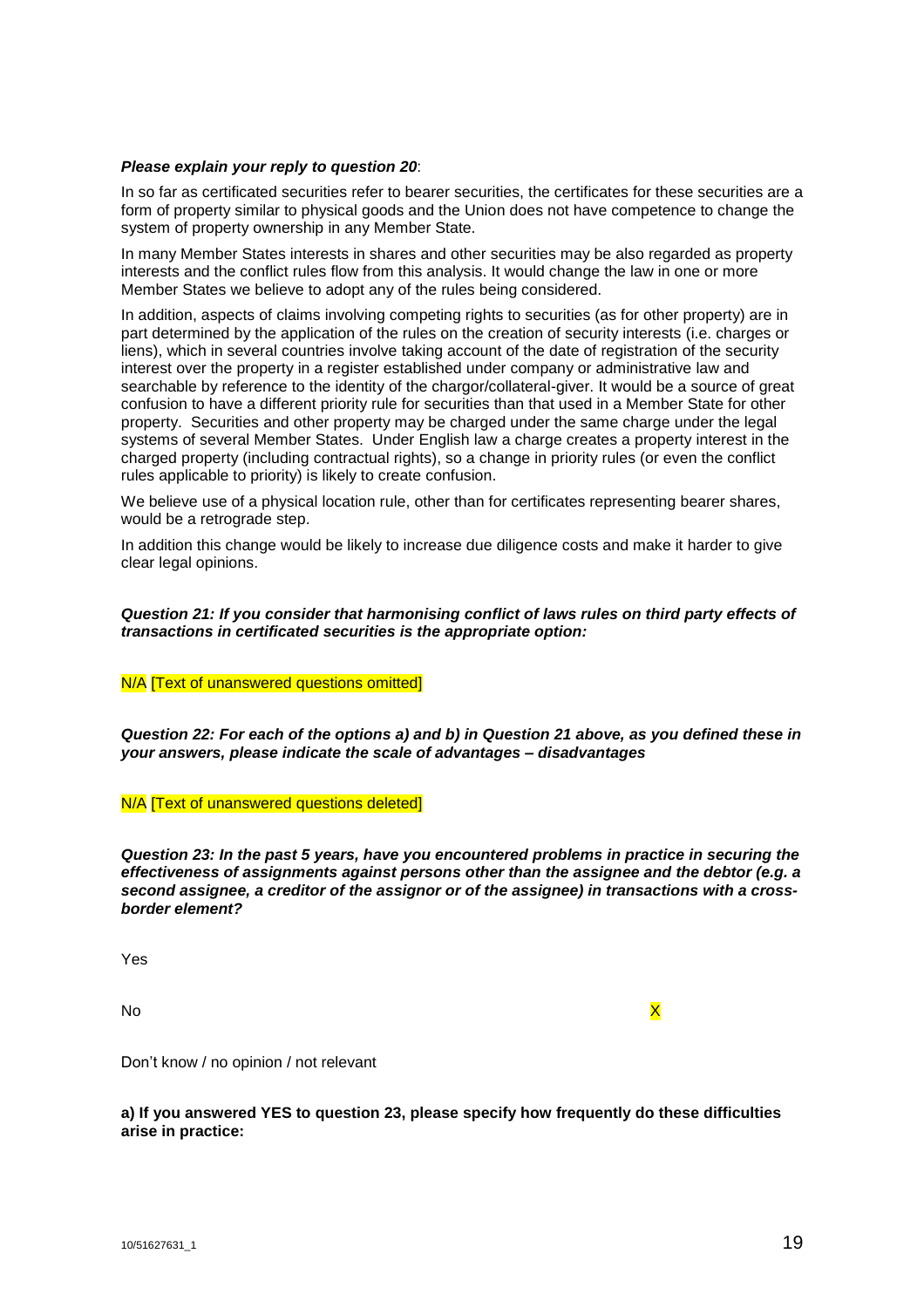N/A [Text of unanswered questions deleted]

**Question 24: In a typical transaction with a cross-border element involving an assignment of claims, do you undertake legal due diligence with respect to the underlying claim under the law governing the assigned claim?**

Yes and the contract of the contract of the contract of the contract of the contract of the contract of the contract of the contract of the contract of the contract of the contract of the contract of the contract of the co

No

Don't know / no opinion / not relevant

# *a) If you answered YES to question 24, please specify which elements you verify under the law governing the assigned claim: for example, assignability of the claim, effectiveness of the assignment against the debtor, other*:

We verify against the original debtor, including such matters as registration and notice requirements and also any prohibitions on assignment in the contractual arrangements between the debtor and the original creditor and their legal effect. The law of the claim will apply to proprietary and (in most cases) priority aspects as against the original debtor and will include rules on the system of transfer of property which are a matter of national competence and, in many cases, rules of public policy (eg consumer protection, protection of a debtor against claims for double payment due to circumstances outside its control) which are required to be respected under the Rome I Regulation.

#### *b) If you answered YES to question 24, please specify how much of the legal costs of a transaction involving an assignment of claims would be allocated to legal due diligence regarding the assignability of the underlying claim, the perfection of the assignment, and the enforceability of the claim by the assignee against the debtor***:**

This is a matter for agreement between the parties to the assignment and there is no invariable rule as assignments of debts occur in a large number of different circumstances.

#### *c) If you answered YES to question 24, please specify approximately what percentage of the total transaction costs (legal and other) would be allocated to the legal due diligence required in connection with the above situations:*

*between 0 and 100%*

Highly variable depending on the nature of the transaction in which the assignment takes place.

#### *Please explain your reply to question 24 c):*

Many debt assignments are ancillary to other transactions, such as the sale of a business, and are not stand-alone transactions. In other cases a transaction may involve assignment of a portfolio of debts with similar characteristics, in which case costs may be controlled by relying on sample due diligence or, in some cases due diligence on the basic law and warranties about the characteristics of the debtors and an obligation to substitute those debtors who do not comply with basic requirements.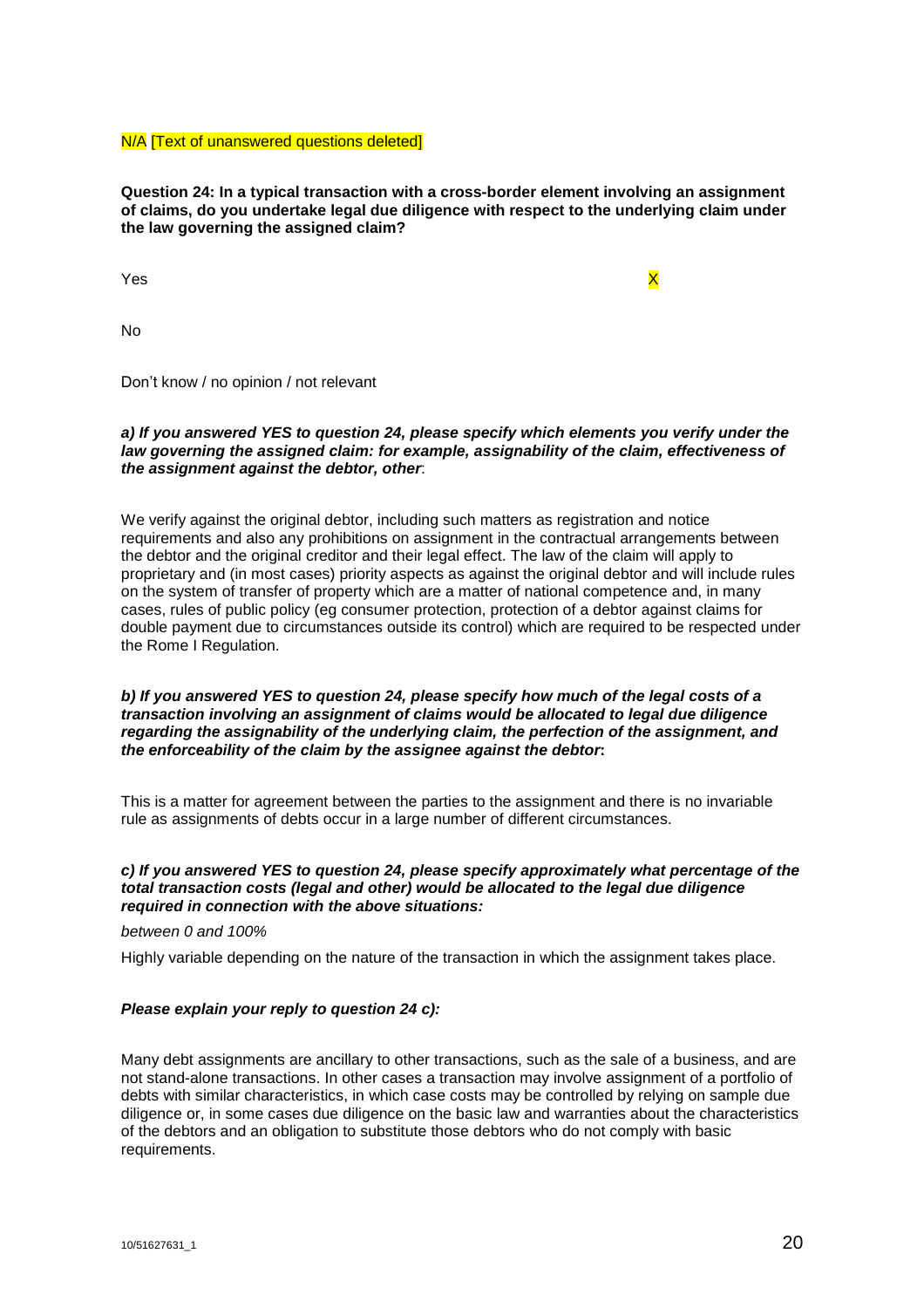If the governing law of the contract creating the debt, the governing law of the contract creating the assignment and the habitual residence of the debtor are of single jurisdiction, due diligence costs will be less than if different jurisdictions are involved, but it will always be necessary to check the issues that relate to the obligation of the debtor to recognise the assignment under the law of the underlying contract and, if different, the law of the habitual residence of the debtor. This is because the debt is the asset in respect of which the assignee is gaining rights and the assignee needs to know what it must do to obtain the repayment of the debt when it is made by the debtor.

If the debtor is a consumer (as in many factoring and securitization transactions), then consumer protection laws may apply and cannot be over-ridden In most jurisdictions, in any event, there are rules to prevent a debtor being faced with multiple claims for payment of the same debt.

*a) If you answered NO to question 24, i.e. if you do not undertake legal due diligence with respect to the underlying claims but accept the legal risks relating, for example, to the assignability of the claim and the legal enforceability of the claim against the debtor, please explain the reasons for this:*

#### N/A [Text of unanswered questions omitted]

*Question 25: Do you see added value in Union action to address the identified issues in the area of assignment of claims involving a cross-border element?*

Yes

No the contract of the contract of the contract of the contract of the contract of the contract of the contract of the contract of the contract of the contract of the contract of the contract of the contract of the contrac

Don't know / no opinion / not relevant

# *If no, what would be the appropriate action in your view?*

We do not believe any action is necessary. We have not experienced difficulties with the present form of Article 14 of the Rome I Regulation.

# *Question 26: What conflict of laws rule on third party effects of assignment of claims would you favour?*

*Please indicate your order of preference among the below options ranging from 1 (best solution) to 4 (least preferred solution):*

| (BEST solution) 1                                                    | 2 | 4 |  |  |
|----------------------------------------------------------------------|---|---|--|--|
| (LEAST preferred solution)                                           |   |   |  |  |
| (1) the law applicable to the contract between assignor and assignee |   |   |  |  |
|                                                                      |   |   |  |  |
| (2) the law of the assignor's habitual residence                     |   |   |  |  |
|                                                                      |   |   |  |  |
| (3) the law governing the assigned claim                             |   |   |  |  |
|                                                                      |   |   |  |  |
| $(4)$ other                                                          |   |   |  |  |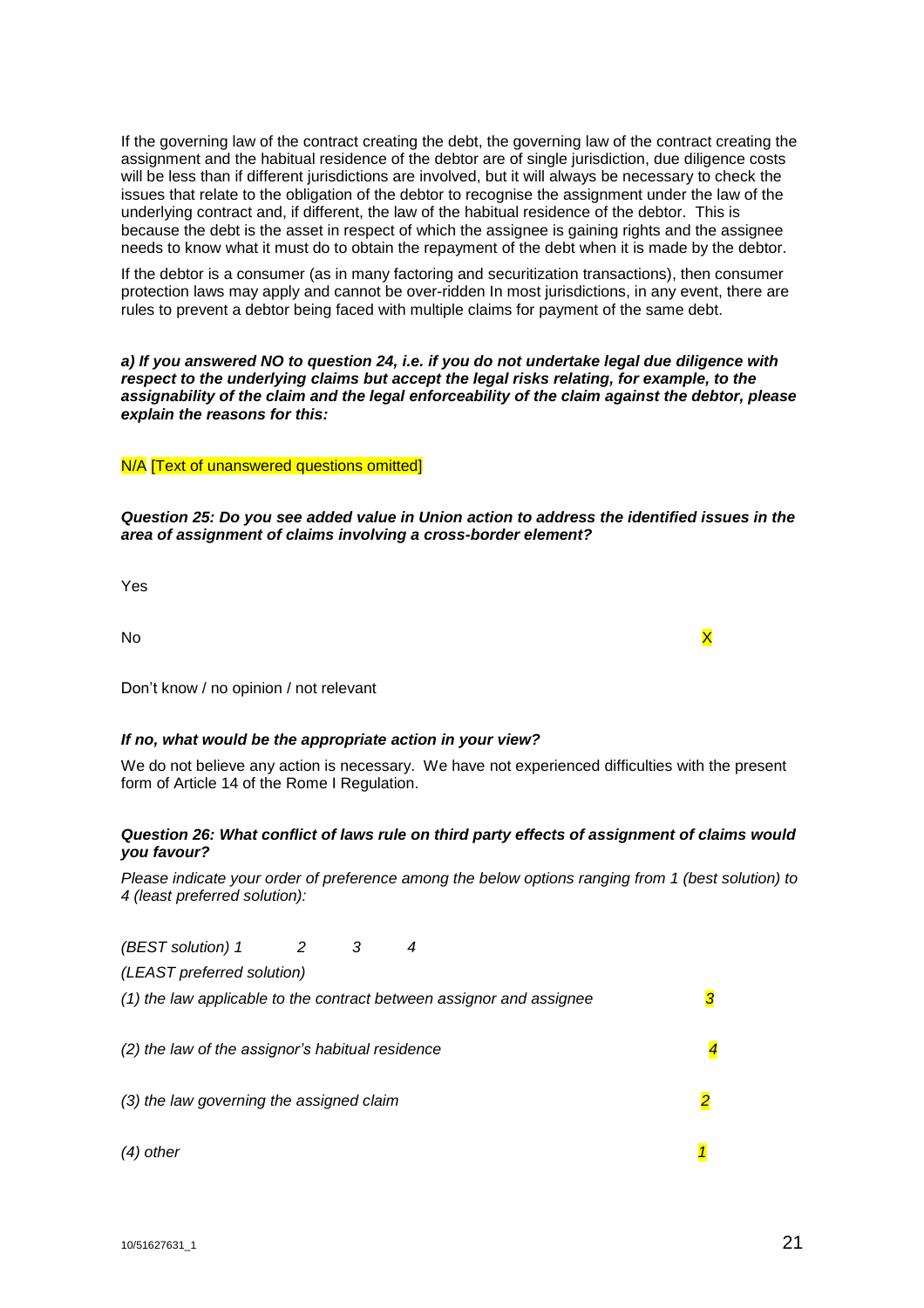## *Please specify what other conflict of laws rule on third party effects of assignment of claims would you favour:*

As the question of third party rights obviously involves considerations of property law – e.g. because a claim under a prior security interest or a prior assignment is a property law claim, we do not believe there is competence under the EU Treaties to specify a universal conflict of laws rule, as this would undoubtedly change the rules on the transfer of property in some Member States, those rules not currently being aligned.

We doubt in any event that a single rule will be the most appropriate to determine third party rights in the wide variety of circumstances in which an assignment will arise. An assignment will either be effected by contract or by the deemed operation of a law intended to address some lacunae – this type of law may well be a public policy law. Where contract law is engaged, the third party may also be claiming by virtue of a contract and the over-riding of the law chosen for that contract will be difficult to justify.

# Question 27: For each of the options 1, 2, 3 and 4 in Question 26 above, please indicate the *scale of advantages – disadvantages*

# *Option 1: the law applicable to the contract between assignor and assignee*

*Option 1: please indicate the scale of advantages / disadvantages in terms of:*

*-2 (significant DECREASE) -1 (some DECREASE) 0 (no change) +1 (some INCREASE) +2 (significant INCREASE)*

*a) an estimated increase/decrease of the number or value of transactions which you are able to undertake in your business*

 $\Omega$ 

*b) an estimated increase/decrease of your legal due diligence costs*

 $+1$ 

*c) an estimated increase/decrease of the profitability of your business*

 $\Omega$ 

*d) a change in your business model and the way in which you operate your business*

0

*e) any other advantages*

*-1*

*f) any other disadvantages*

*+1*

*Please explain your answer as the advantages or disadvantages of option 1 in terms of increase/decrease of the number or value of transactions which you are able to undertake in your business:*

As lawyers we can adapt our business to the needs of our clients.

*Please explain your answer as the advantages or disadvantages of option 1 in terms of*

*increase/decrease of your legal due diligence costs:*

We anticipate that the over-riding requirement to use the law of the contract between the assignor and the assignee in relation to third party aspects would increase the number of cases where the outcome was potentially in conflict with:

 The public policy laws of the jurisdiction of the original debtor or of the law by which its contract with the assignor is governed (if different) and possibly relevant property laws of that jurisdiction; or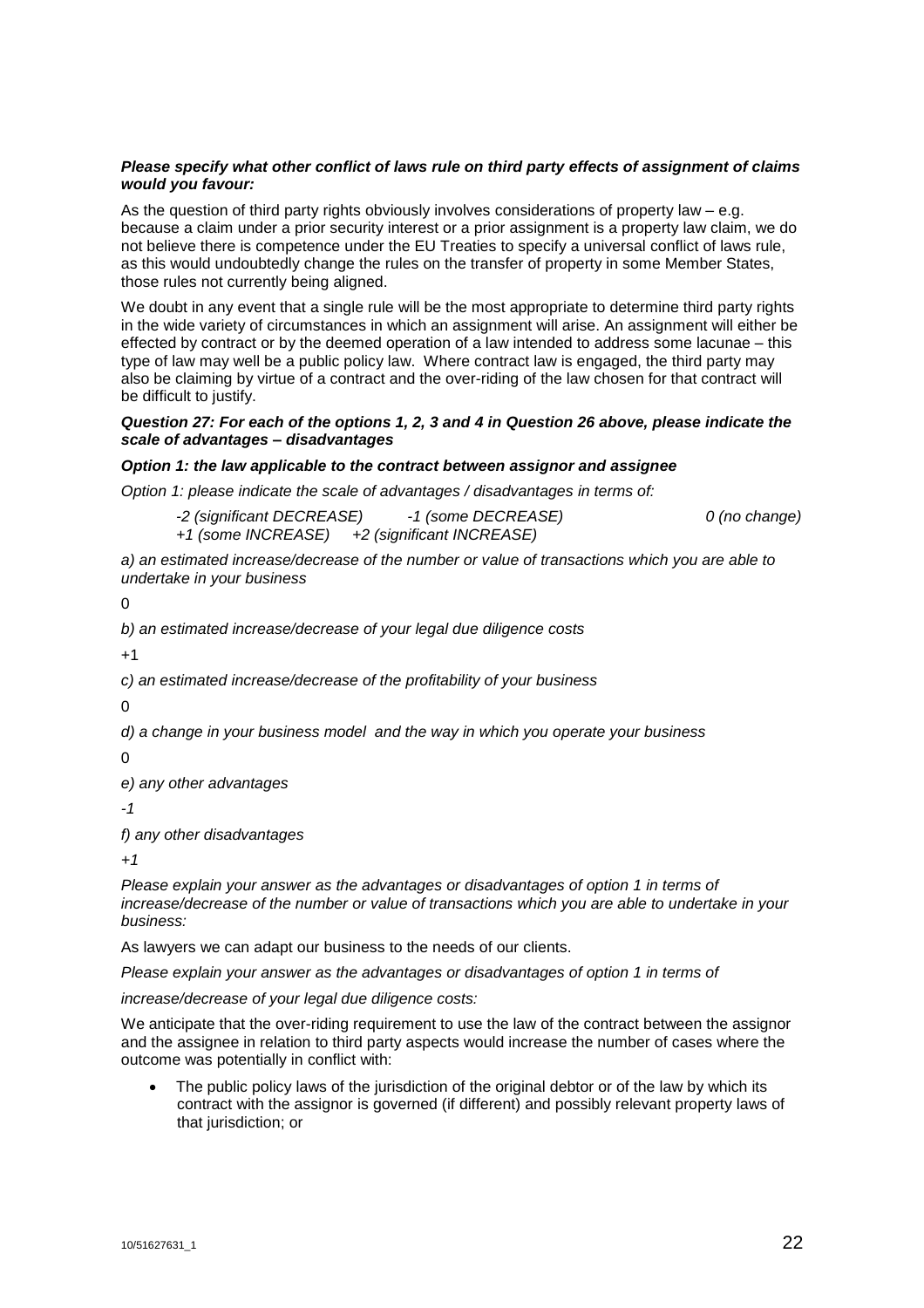The property laws of the jurisdiction of the law of the contract or other legal situation under which the third party acquired rights which it can assert in relation to the underlying debt, which could potentially be different from the law of the habitual residence of the debtor, the law of the contract or other legal situation which created the original debt owed to the assignor and the law of the contract between the assignor and the assignee.

This means both due diligence costs and litigation costs would be increased without any increase in legal certainty. It would be illusory to think that due diligence on the underlying debt or on any mandatory rules regarding competing claims in the jurisdiction of the law of the original debt (and the law of the habitual residence of the debtor, if different) could be excluded by this choice.

*Please explain your answer as the advantages or disadvantages of option 1 in terms of increase/decrease of the profitability of your business:*

# N/A

*Please explain your answer as the advantages or disadvantages of option 1 in terms of a change in your business model and the way in which you operate your business:*

#### N/A

*Please specify what other advantage(s) you can see to option 1, and provide relevant data if possible:*

We do not see advantages, and there would be a risk of legal challenge to the new law. We cannot quantify that risk.

*Please specify what other disadvantage(s) you can see to option 1, and provide relevant data if possible:*

Taking action may result in challenges to the new law and add to due diligence and litigation costs for affected parties as a result of the additional prospects for clashes with other over-riding laws (e.g. mandatory rules of the jurisdiction of enforcement) as outlined above. We believe the risks of this outcome are significant, but not quantifiable.

# *Option 2: the law of the assignor's habitual residence*

#### *Option 2: please indicate the scale of advantages / disadvantages in terms of:*

*-2 (significant DECREASE) -1 (some DECREASE) 0 (no change) +1 (some INCREASE) +2 (significant INCREASE)*

*a) an estimated increase/decrease of the number or value of transactions which you are able to undertake in your business*

*-1*

*b) an estimated increase/decrease of your legal due diligence costs*

*+2*

*c) an estimated increase/decrease of the profitability of your business*

*0*

*d) a change in your business model and the way in which you operate your business*

*0*

*e) any other advantages*

*-2*

*f) any other disadvantages*

*+2*

*Please explain your answer as the advantages or disadvantages of option 2 in terms of increase/decrease of the number or value of transactions which you are able to undertake in your business:*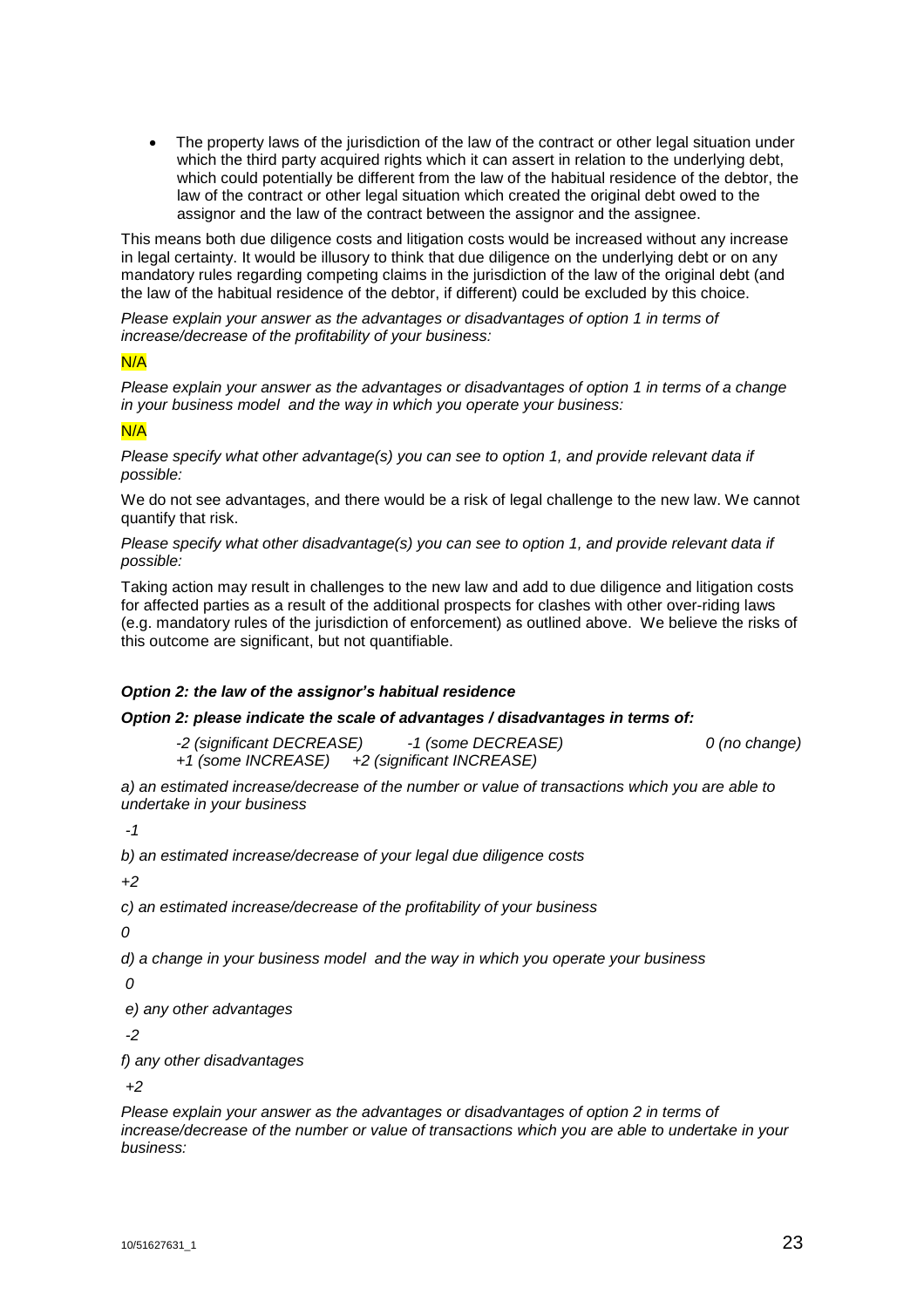As lawyers we can adapt our business to the needs of our clients. However, the additional complexities introduced by this particular proposed rule seem to us sufficiently significant in some cases that they might possibly reduce the number of transactions, despite the popularity of the rule with some financing sectors.

#### *Please explain your answer as the advantages or disadvantages of option 2 in terms of increase/decrease of your legal due diligence costs:*

We anticipate that the over-riding requirement to use the law of the place of the assignor's habitual residence to resolve third party aspects would increase the number of cases where the outcome was potentially in conflict with:

- The public policy laws of the jurisdiction of the original debtor or of the law by which its contract with the assignor is governed (if different) and possibly relevant property laws of that jurisdiction; or
- The property law of the jurisdiction of the contract between the assignor and the assignee; or
- The property laws of the jurisdiction of the law of the contract or other legal situation under which the third party acquired rights which it can assert in relation to the underlying debt, which could potentially be different from the law of the habitual residence of the debtor, the law of the contract or other legal situation which created the original debt owed to the assignor, the law of the contract between the assignor and the assignee and the law of the habitual residence of the assignor.

We are particularly concerned that this over-riding choice may introduce a requirement to look at an additional law, when, without this provision the issues would all fall to be determined by a single system of law: e.g. if the original debt was created under French law, the third party claims arise from a transaction between the assignor and the third party under French law, the assignment the third party seeks to impugn was made under French law and the debtor is habitually resident in France, the law of the habitual residence of the assignor may still apply (this could be anywhere from Japan to Australia).

This is an increasing risk as financial transactions take place electronically and the assignor may not have or have ever had an habitual residence (e.g. a business branch) in France – it may not be a French company and its EU authorised branch might be habitually resident in say, Ireland, while its corporate form could be Japanese or Australian, with a head office habitually resident there; or if an individual, the assignor may have been involved in a set of family transactions for French relatives while being habitually resident in another country. As stated above, we strongly oppose the use of location based tests in modern conflict of law rules.

There is also a temporal issue – is the habitual residence to be determined at the date of the assignment to which that assignor is a party or at the date of the dispute. Further, which law is to apply when there is more than one successive assignment of the same debt, so that the first assignee is also an assignor and thus there are two different assignors to consider, but the third party has an independently based claim under another law, which it wishes to assert against the debtor claiming through the original assignor in competition with the assignee of the second assignment.

In any event this seems to add an additional potential law for consideration in for due diligence purposes in any case where there is a risk that the habitual residence of the assignor is not that of either the law of the assignment or the law of the underlying debt or that of the habitual residence of the original debtor and is therefore likely to add to due diligence costs related to assignments, rather than reduce these costs. We believe it is illusory to think that this rule would reduce the need to perform due diligence on the law of the underlying debt and habitual residence of the debtor, including whether there are mandatory rules in relation to competing claims.

*Please explain your answer as the advantages or disadvantages of option 2 in terms of increase/decrease of the profitability of your business:*

*N/A*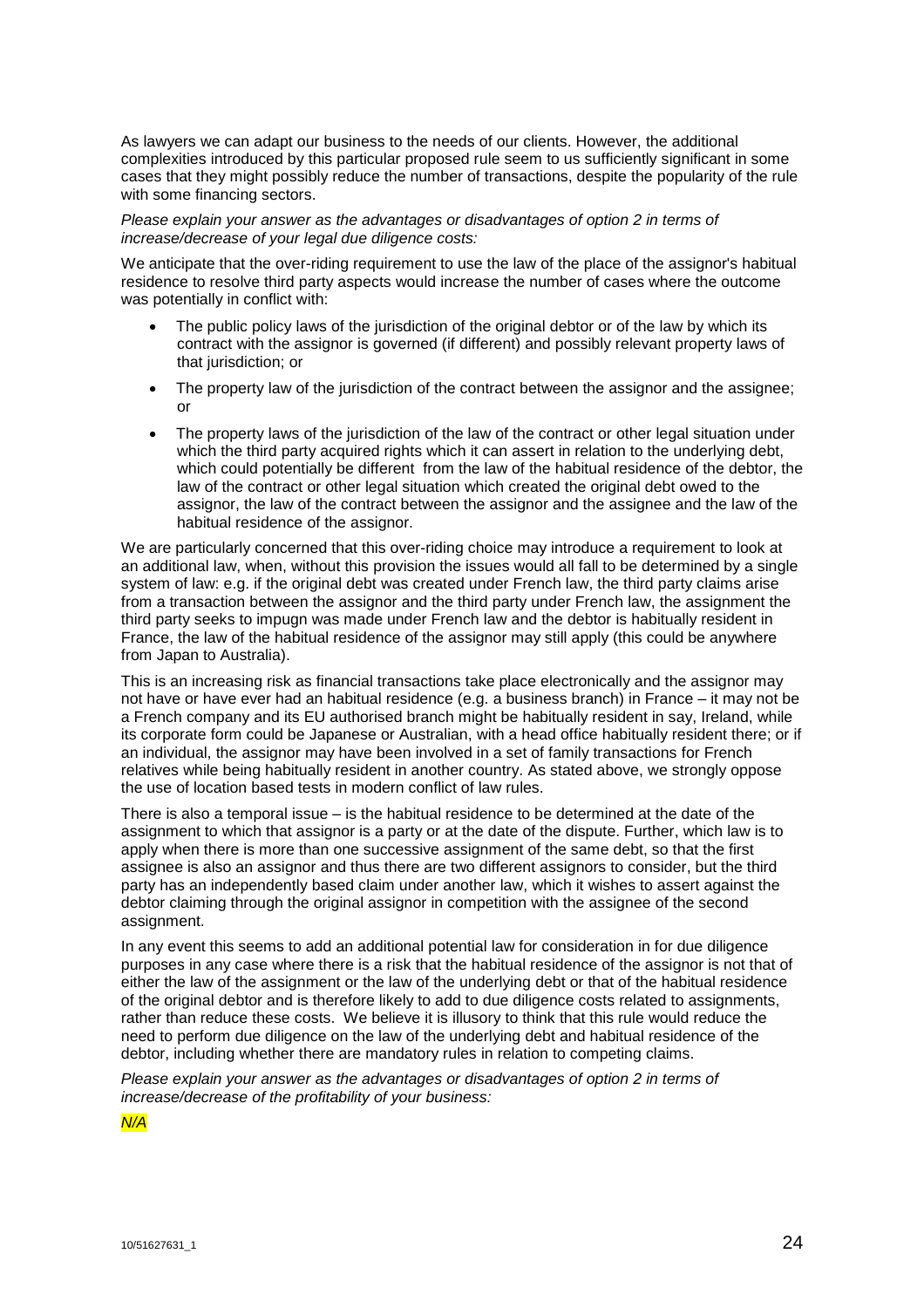*Please explain your answer as the advantages or disadvantages of option 2 in terms of a change in your business model and the way in which you operate your business:*

*N/A*

*Please specify what other advantage(s) you can see to option 2, and provide relevant data if possible:*

We see no advantages. We believe the alleged advantages are nugatory, as explained above. In addition the risk of a challenge based on interference with property rights under national law remains.

*Please specify what other disadvantage(s) you can see to option 2, and provide relevant data if possible:*

Please see above. We consider this the most complicating option.

*Option 3: the law governing the assigned claim*

*Option 3: please indicate the scale of advantages / disadvantages in terms of:*

```
-2 (significant DECREASE) -1 (some DECREASE) 0 (no change)
+1 (some INCREASE) +2 (significant INCREASE)
```
*a) an estimated increase/decrease of the number or value of transactions which you are able to undertake in your business*

*0*

*b) an estimated increase/decrease of your legal due diligence costs*

*0*

*c) an estimated increase/decrease of the profitability of your business*

*0*

*d) a change in your business model and the way in which you operate your business*

*0*

*e) any other advantages*

*0*

*f) any other disadvantages*

*+1*

*Please explain your answer as the advantages or disadvantages of option 3 in terms of increase/decrease of the number or value of transactions which you are able to undertake in your business:*

As lawyers we can adapt our business to the needs of our clients

*Please explain your answer as the advantages or disadvantages of option 3 in terms of increase/decrease of your legal due diligence costs:*

We debated earnestly whether this option should be our preferred option and some of us favoured it. On balance, we felt that the disadvantage outlined in our final answer in relation to this option, made it doubtful whether the adoption of a mandatory rule was justified. However, we are clear that this option is a realistic one and because of its closeness to the current position in most cases where there are competing claims against the debtor could be introduced with relatively little cost, if there were strong support for this change.

As we already due diligence the law of the underlying debt (i.e. the assigned claim), there would be little or no additional legal due diligence costs. In addition as Article 14 of the Rome I Regulation already specifies that the law of the assigned claim governs the relationship between the debtor and the assignee, this will naturally take into account any competing claims (including the most common which is a competing assignment), without EU law needing to specify that outcome and thus possibly impinge on national systems of property law – a debt or other contractual obligation being a form of property under English law and many other systems.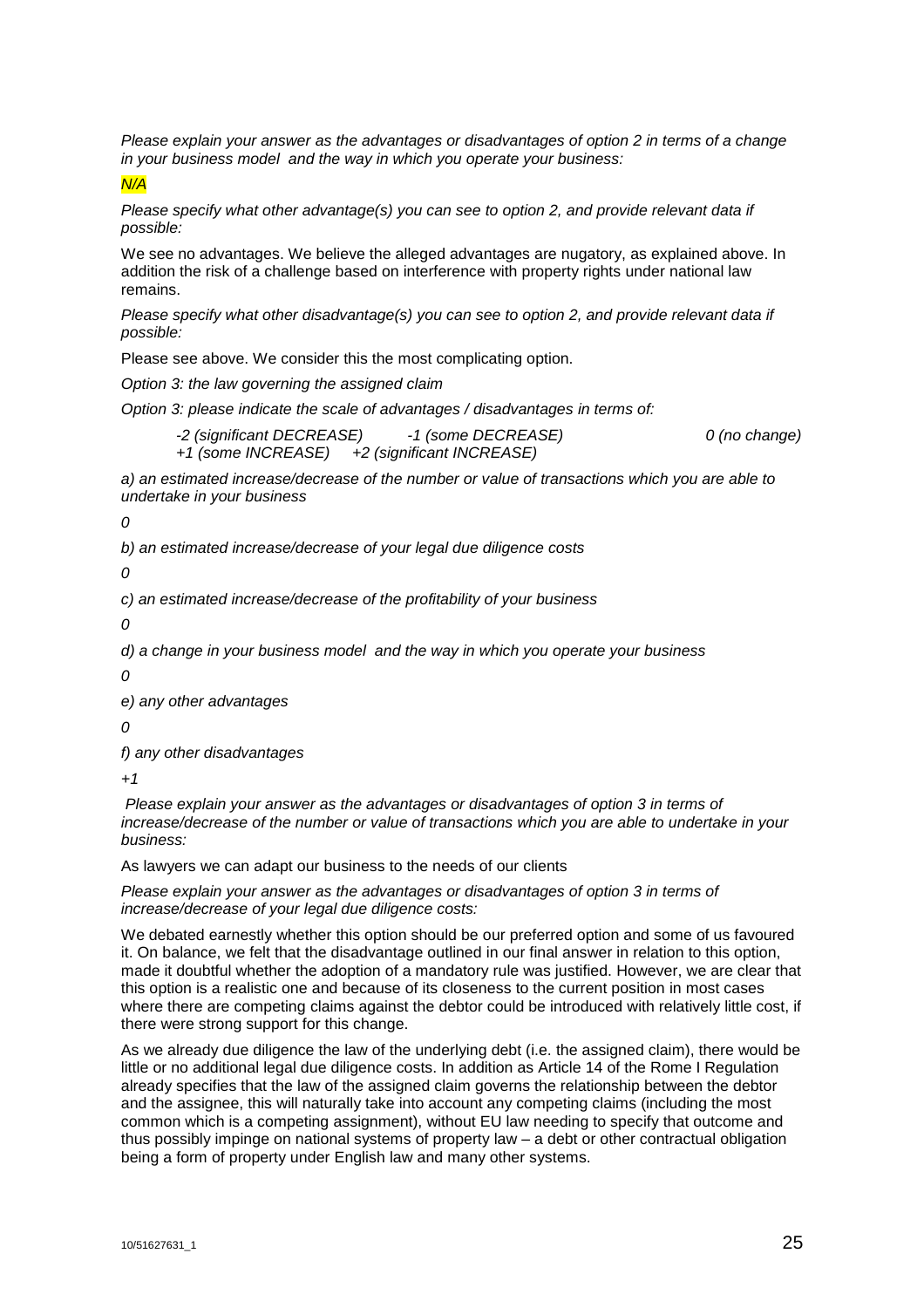It is questionable, however, whether an attempt to impose a uniform solution throughout the EU specifically related to third party issues over and above the current language of Article 14 is justified. The risks of the rule substantially changing the applicable law may be appreciably lower than for options 1 and 2 and thus the risk of legal challenge based on interference with property law reduced, but it is not clear that it would improve clarity in a cost effective way.

*Please explain your answer as the advantages or disadvantages of option 3 in terms of increase/decrease of the profitability of your business:*

# *N/A*

*Please explain your answer as the advantages or disadvantages of option 3 in terms of a change in your business model and the way in which you operate your business:*

# *N/A*

*Please specify what other advantage(s) you can see to option 3, and provide relevant data if possible:*

See previous answers. The risks of adverse consequences will be much reduced compared with options 1 and 2.

*Please specify what other disadvantage(s) you can see to option 3, and provide relevant data if possible:*

We also observe that some jurisdictions have regard to the law of the habitual residence of the debtor when enforcing claims and this is potentially different from the law of the assigned claim; and may be different at the time of enforcement from at the time of creation of the original claim. Conflicts between the mandatory laws of that jurisdiction and the law applied under this rule will not be eliminated, but may be no more severe than currently.

# *Option 4: other solution(s)*

*Option 4: please indicate the scale of advantages / disadvantages in terms of:*

*-2 (significant DECREASE) -1 (some DECREASE) 0 (no change) +1 (some INCREASE) +2 (significant INCREASE)*

*a) an estimated increase/decrease of the number or value of transactions which you are able to undertake in your business*

*0*

*b) an estimated increase/decrease of your legal due diligence costs*

*0*

*c) an estimated increase/decrease of the profitability of your business*

*0*

*d) a change in your business model and the way in which you operate your business*

*0*

*e) any other advantages*

*+1*

*f) any other disadvantages*

*-1*

*Please explain your answer as the advantages or disadvantages of option 4 in terms of increase/decrease of the number or value of transactions which you are able to undertake in your business:*

We are lawyers and can adapt to the needs of our clients.

*Please explain your answer as the advantages or disadvantages of option 4 in terms of increase/decrease of your legal due diligence costs:*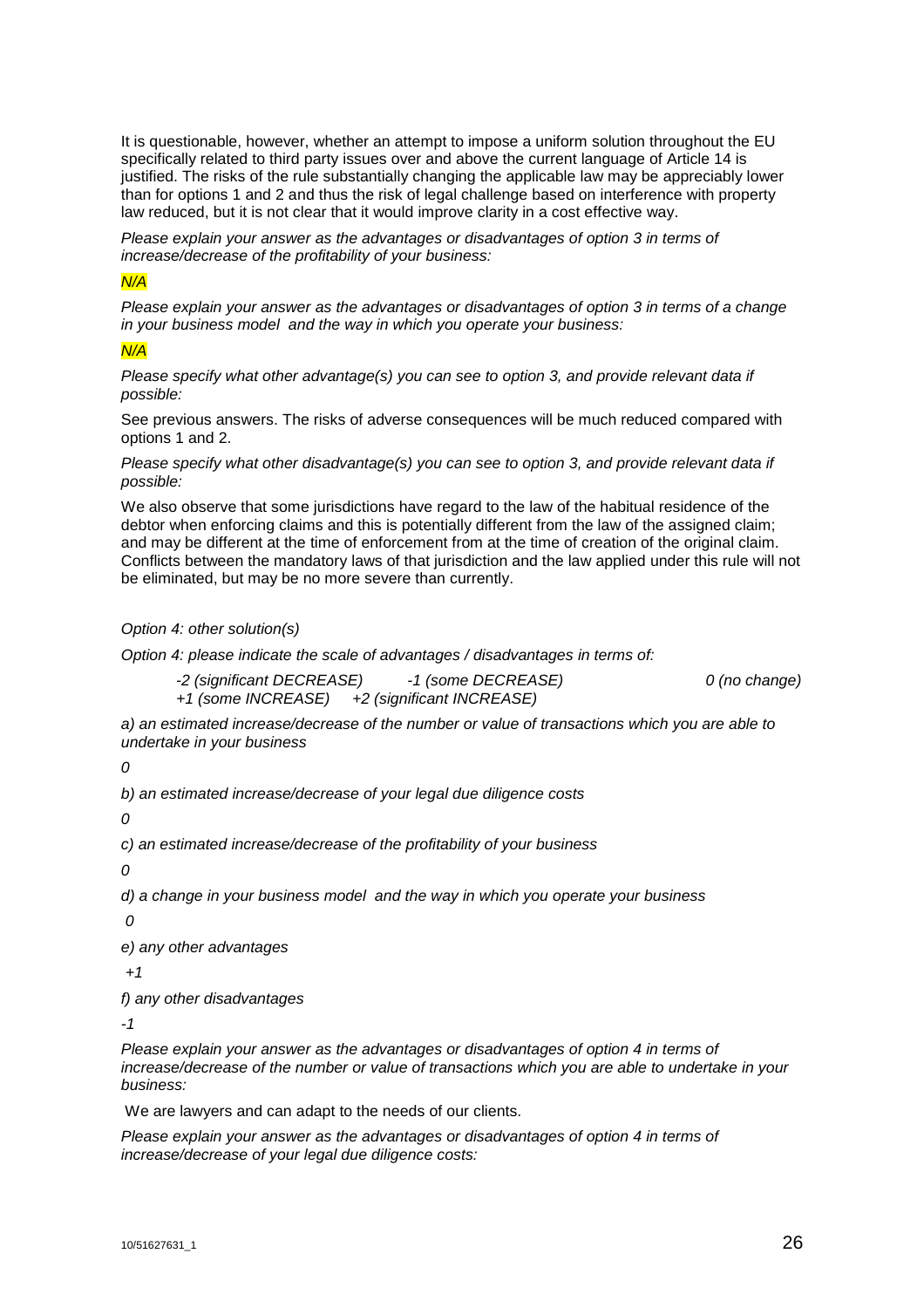If the law remains unchanged, so will due diligence requirements.

*Please explain your answer as the advantages or disadvantages of option 4 in terms of increase/decrease of the profitability of your business:*

*N/A*

*Please explain your answer as the advantages or disadvantages of option 4 in terms of a change in your business model and the way in which you operate your business:*

# *N/A*

*Please specify what other advantage(s) you can see to option 4, and provide relevant data if possible:*

Taking no action will avoid legal challenges to the new law

*Please specify what other disadvantage(s) you can see to option 4, and provide relevant data if possible:*

Taking action may result in challenges to the new law and add to litigation costs for affected parties.

#### *Question 28: Which issues should be covered by the scope of the applicable law determined by the conflict of laws rule?*

the steps necessary to render rights in certificated securities effective against third parties

priority issues

# other  $\times$

Please specify what other issues should be covered by the scope of the applicable law determined by the conflict of laws rule (in relation to question 28):

We do not think the scope of the applicable law covered by the conflict of law rules should be changed from its present ambit. The specific options mentioned include aspects of property law which is not an EU competence.

#### *Question 29: In your experience, how frequently are claims constituting financial instruments other than book-entry securities and/or other claims traded on financial markets assigned, i.e. transferred?*

|  | Very frequently |
|--|-----------------|
|--|-----------------|

**Frequently** 

Sometimes X

Rarely

Never

Don't know / no opinion / not relevant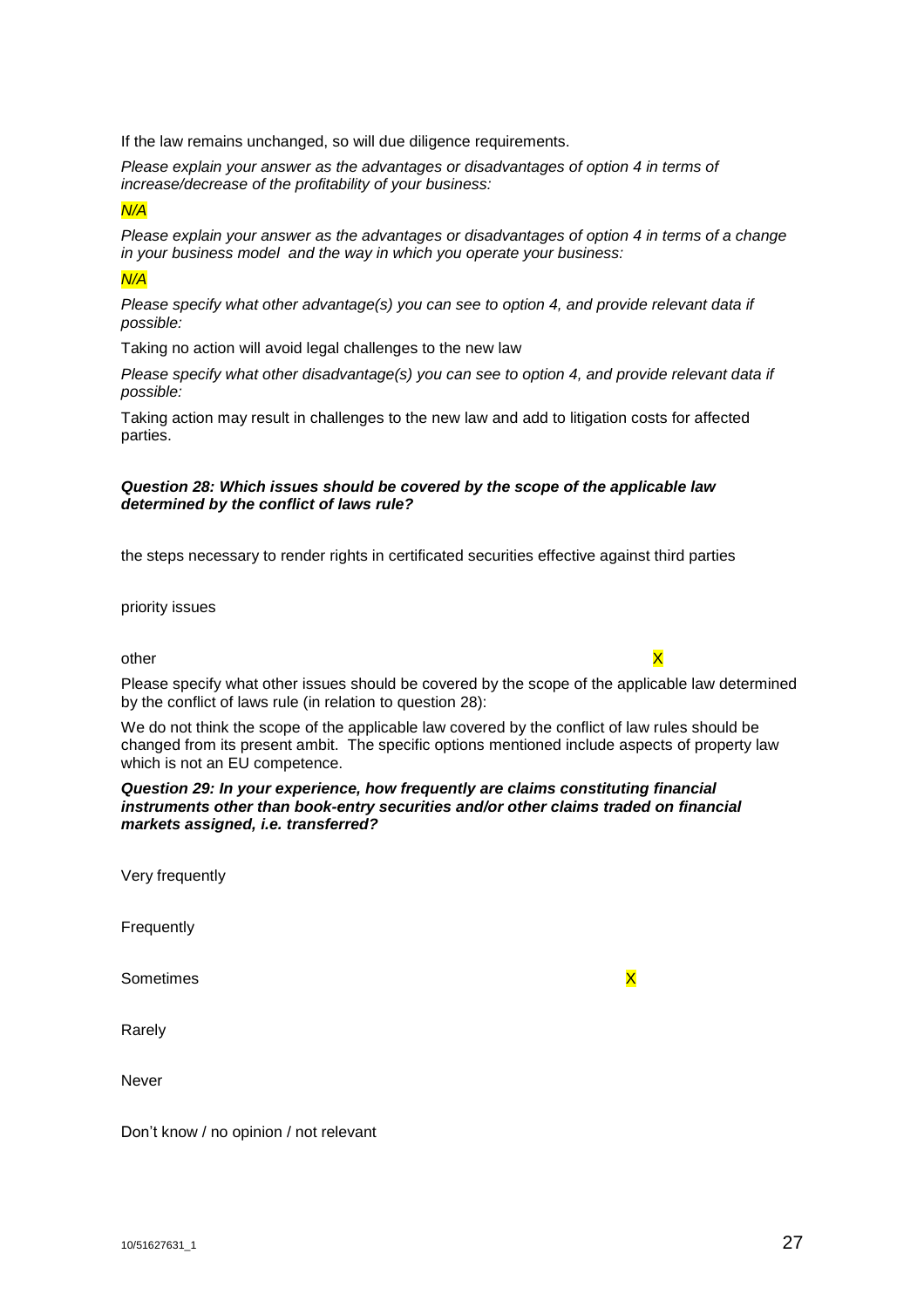# *Please explain your reply to question 29 and estimate the number or value of transactions concerned per year:*

With the growth of dematerialization the volume of claims related to primary holdings in financial instruments has decreased both absolutely and as a share of all claims. In addition the use of bills of exchange (which may be financial instruments in some measures as money market instruments) has fallen greatly. We speak from experience, but cannot provide statistics.

*Question 30: Are conflict of laws rules on third party effects of assignment of claims constituting financial instruments other than book-entry securities and other claims traded on financial markets easily identified in your Member State?*

| Yes, there are statutory rules |  |
|--------------------------------|--|
| Yes, there is case law         |  |
| Yes, there is legal doctrine   |  |

*No*

*Don't know / no opinion / not relevant*

# *Please explain your reply to question 30 and provide reference and indicate the connecting factor:*

A claim under a bond may be a contractual claim, in which case Article 14 of the Rome I Regulation will apply to an assignment of claims created by the instrument. See earlier answers.

In addition the Settlement Finality Directive and the Financial Collateral Arrangements Directive may provide the rules in some circumstances and displace the normal rules.

See cases referred to in earlier answers, which also explain the connecting factors.

*Question 31: Would it be useful to provide for a specific conflict of laws rule on third party effects of assignment of claims constituting financial instruments other than book-entry securities and/or other claims traded on financial markets which is different from your preferred solution for claims in general?*

*Yes*

*No X*

*Don't know / no opinion / not relevant*

In the light of our answer above we have not responded to any other part of this question. [Text of unanswered questions omitted]

# *Question 32: In your experience, does cash collateral play an important role?*

*Yes, very important X*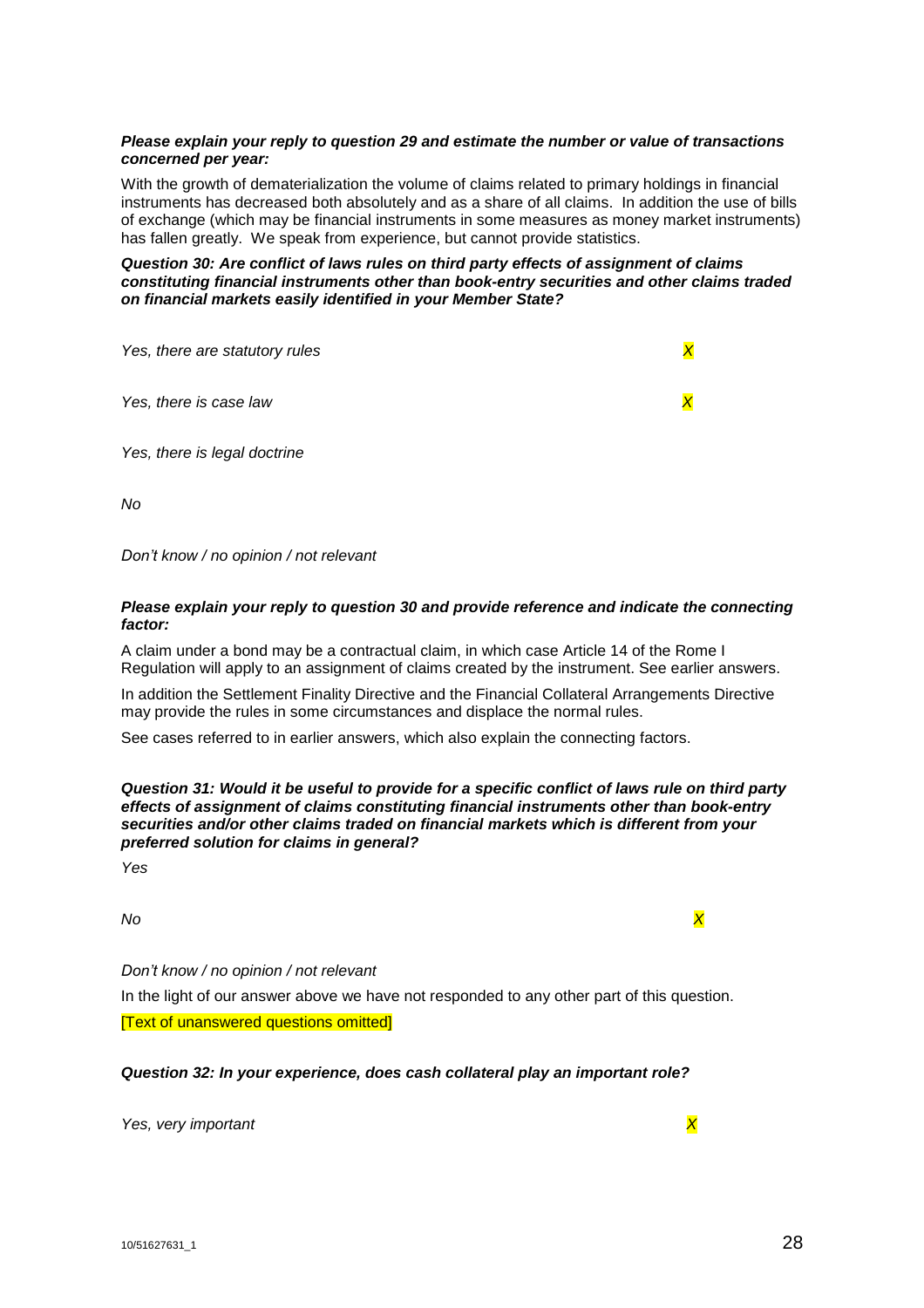*Yes, important*

*Neutral*

*No*

*Don't know / no opinion / not relevant*

# *Please explain your reply to question 32 and estimate the number or value of transactions concerned per year:*

We have no exact figures but believe the numbers will run into trillions. .

# *Question 33: Are conflict of laws rules on third party effects of assignment of cash held in accounts easily identified in your Member State?*

Yes, there are statutory rules  $\overline{X}$ *Yes, there is case law X Yes, there is legal doctrine*

*No*

*Don't know / no opinion / not relevant*

# *Please explain your reply to question 33 and provide reference and indicate the connecting factor:*

The law in Article 14 of the Rome I Regulation will be relevant and case law relating thereto.

# *Question 34: Would it be useful to provide for a specific conflict of laws rule on third party effects of assignment of cash held in accounts which is different from your preferred solution for claims in general?*

*Yes*

*No X*

*Don't know / no opinion / not relevant* [Text of unanswered questions deleted]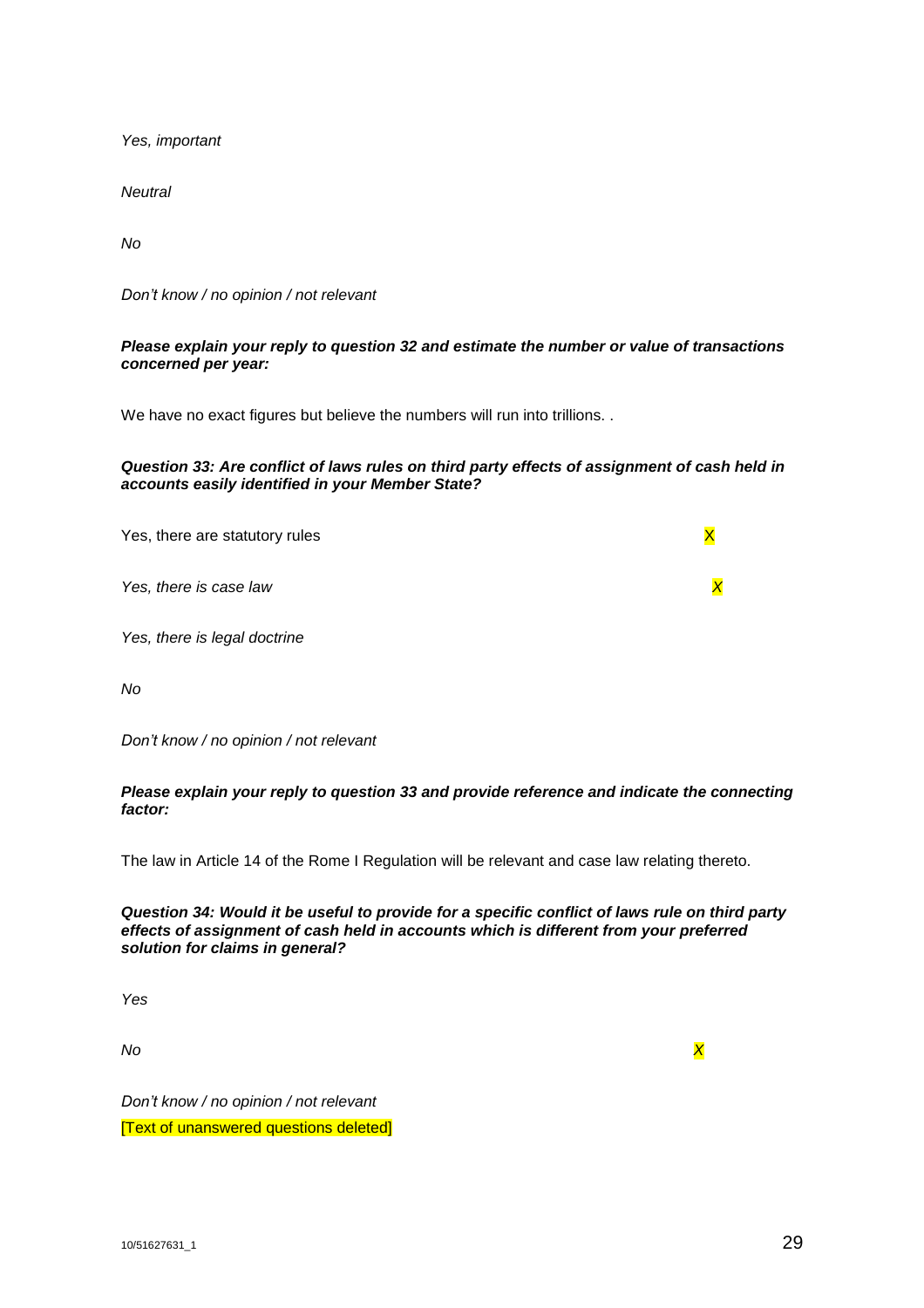*Question 35 a) : Do you consider that a specific rule, different from the above, is needed for cash collateral being provided for the purpose of securing rights and obligations potentially arising in connection with a system designated under the Settlement Finality Directive?*

*Yes*

*No X*

#### [Text of unanswered questions deleted]

*Question 35 b) : Do you consider that a specific rule, different from the above, is needed for cash collateral being provided to central banks of Member States or to the European Central Bank?*

*Yes*

*No X*

[Text of unanswered questions deleted]

*Question 36: In your experience, are credit claims used as financial collateral outside the Eurosystem credit operations?*

*Very frequently*

*Frequently* 

*Sometimes X*

*Rarely*

*Never*

Don't know / no opinion / not relevant

#### *Please explain your reply to question 36 and estimate the number or value of transactions concerned per year:*

Credit claims are also used as collateral in a number of commercial transactions but we are unable to estimate volumes.

# *Question 37: Are conflict of laws rules on third party effects of assignment of credit claims easily identified in your Member State?*

*Yes, there is case law X*

*Yes, there are statutory rules* X<sub>*X*</sub>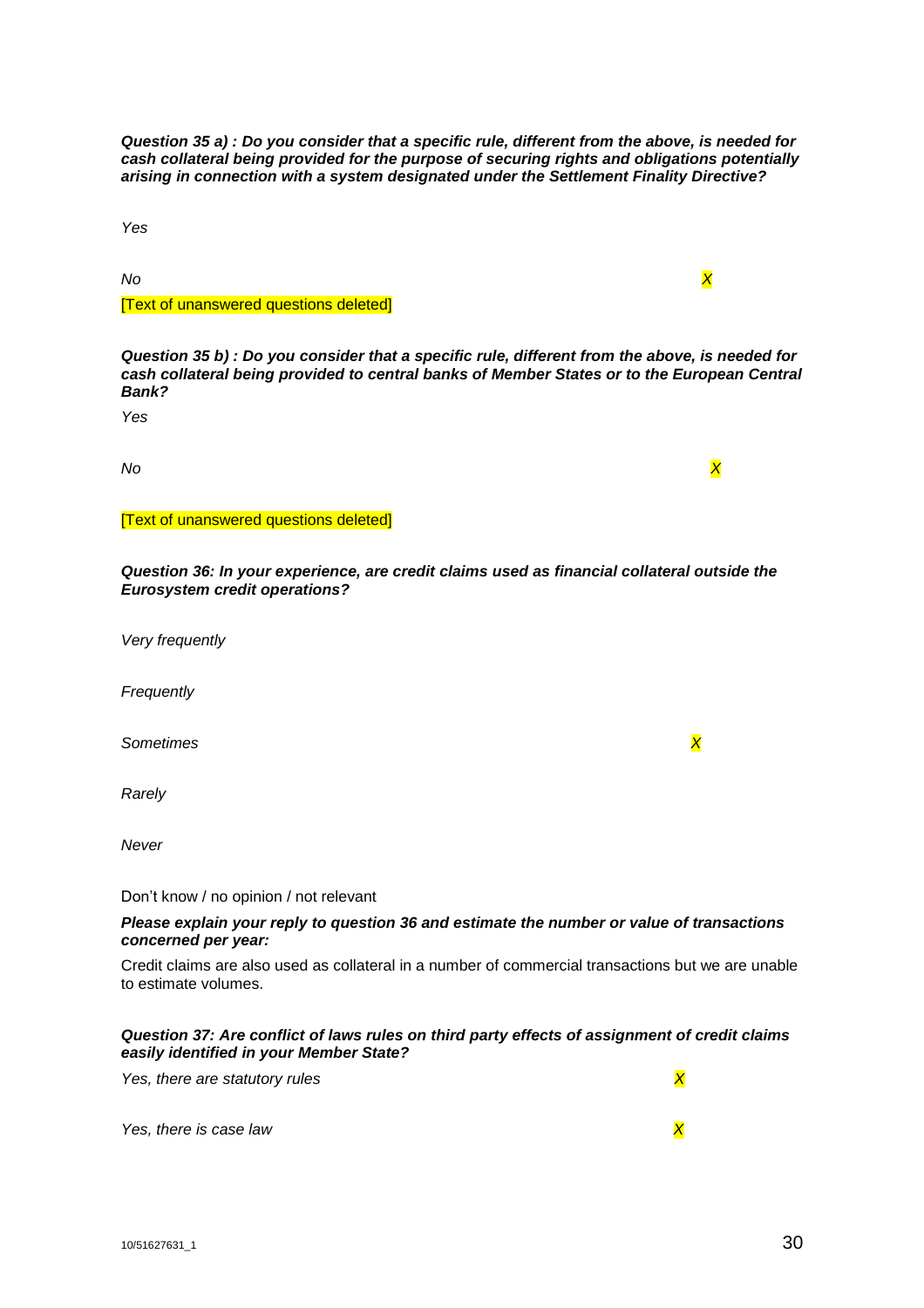*Yes, there is legal doctrine*

*No*

*Don't know / no opinion / not relevant*

# *Please explain your reply to question 37 and provide reference and indicate the connecting factor*:

The use of credit claims as collateral will involve an assignment of rights against the borrower to which the rules of conflicts of law under Article 14 of the Rome I Regulation apply. There are no cases specifically related to credit claims, but general case law applies.

**Question 38: Would it be useful to provide for a specific conflict of laws rule on third party effects of assignment of credit claims which is different from your preferred solution for claims in general?**

*Yes*

*No X*

[Text of unanswered questions omitted]

*Question 39: In your experience, how frequently are claims used as underlying assets in securitisations?*

*Very frequently X*

*Frequently*

*Sometimes*

*Rarely*

*Never*

*Don't know / no opinion / not relevant*

#### *Please explain your reply to question 39 and estimate the number or value of transactions concerned per year*:

The essence of a securitisation is the assignment of monetary claims, although some may be structured so that an amount equivalent to the claims given as security is paid as a direct debt to the financing parties and "synthetic" securitisations are effected through the use of credit derivatives. It follows that very many securitisations are likely to involve assignments of claims, even if other assets are also charged or assigned.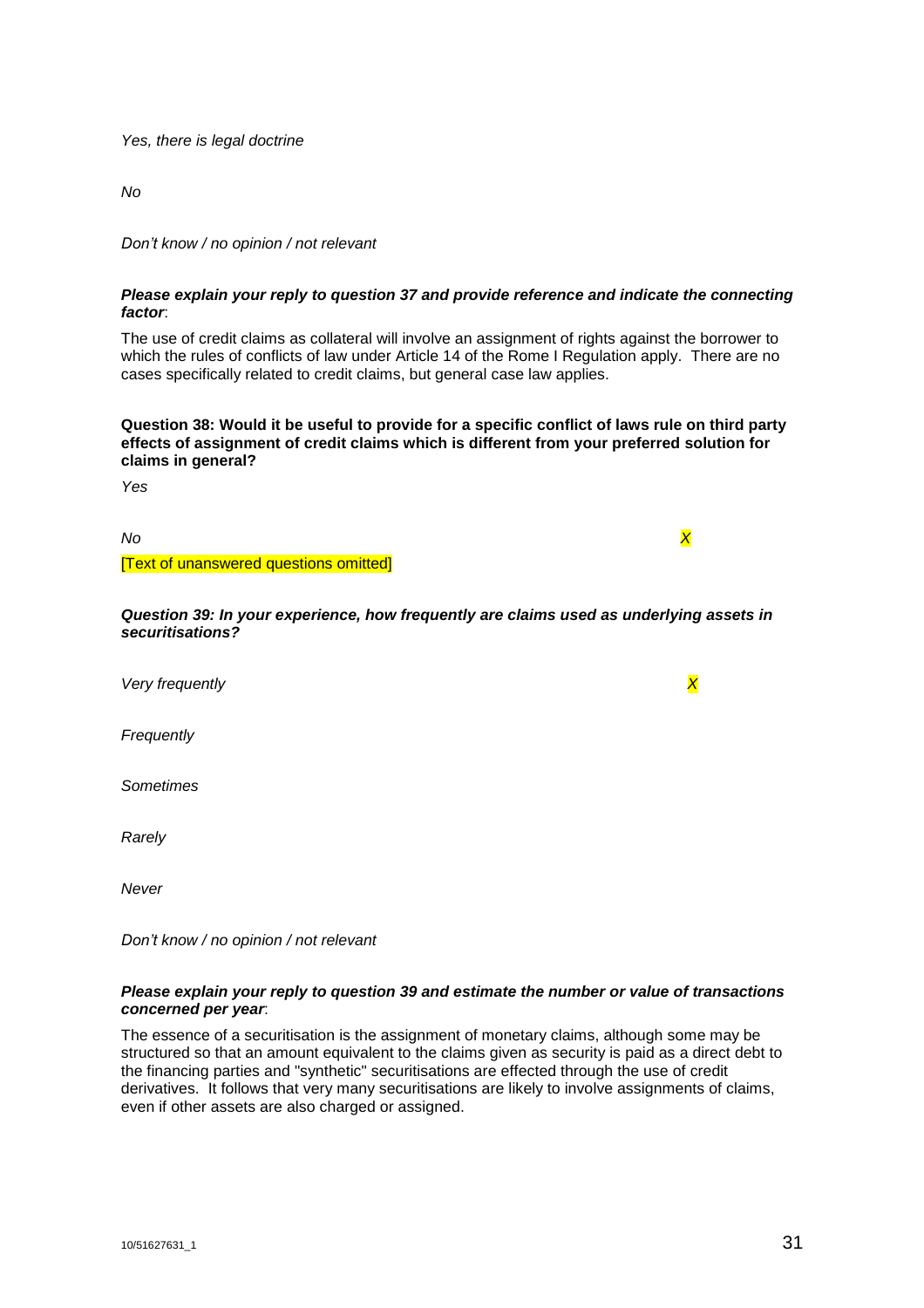*Question 40: Are conflict of laws rules on third party effects of assignment of claims used as underlying assets in securitisations easily identified in your Member State?*

*Yes, there are statutory rules X*

*Yes, there is case law X*

*Yes, there is legal doctrine*

*No*

*Don't know / no opinion / not relevant*

#### *Please explain your reply to question 40 and provide reference and indicate the connecting factor*:

The normal rules of conflict of laws under Article 14 of the Rome I Regulation apply.

#### *Question 41: Would it be useful to provide for a specific conflict of laws rule on third party effects of assignment of claims used as underlying assets in securitisations which is different from your preferred solution for claims in general?*

*Yes*

*No X*

[Text of unanswered questions deleted]

#### *Question 42: Do you have any other comments on the topic of this public consultation?*

Our answers to questions 29 to 41 are made on the basis that our chosen option is not to seek to impose an over-riding rule at EU level in relation to third party rights in the context of assignments. We are content with the present form of Article 14 of the Rome I Regulation. If, contrary to our view an over-riding rule were chosen, we believe the only one which would not require different rules for different situations would be the one which tied the conflict rules for third party rights, which as discussed, might include issues of priority, to the law of the assigned claim. That will in our view always be a relevant law and often the determinative law in the case of competing claims under current rules in many jurisdictions.

Adoption of over-riding rules relating to laws which are not the law of the claim (such as law of the assignment, law of the habitual residence of the assignor) are likely to result in conflict between that over-riding law and the mandatory laws of the jurisdiction of the law of the claim and, if different, those of the habitual residence of the original debtor as well as potentially the property laws of those jurisdictions. If the original debtor is insolvent, there may also potentially be conflict with the conflicts of law rules relating to insolvency (e.g. in the Insolvency Regulation).

This will not reduce due diligence costs and is likely to complicate and make more expensive litigation in relation to those claims, as well as adding to legal uncertainty.

In our view, if any group is particularly persuasive in arguing that a law such as the place of habitual residence of the assignor should be adopted for third party claims or more generally, that